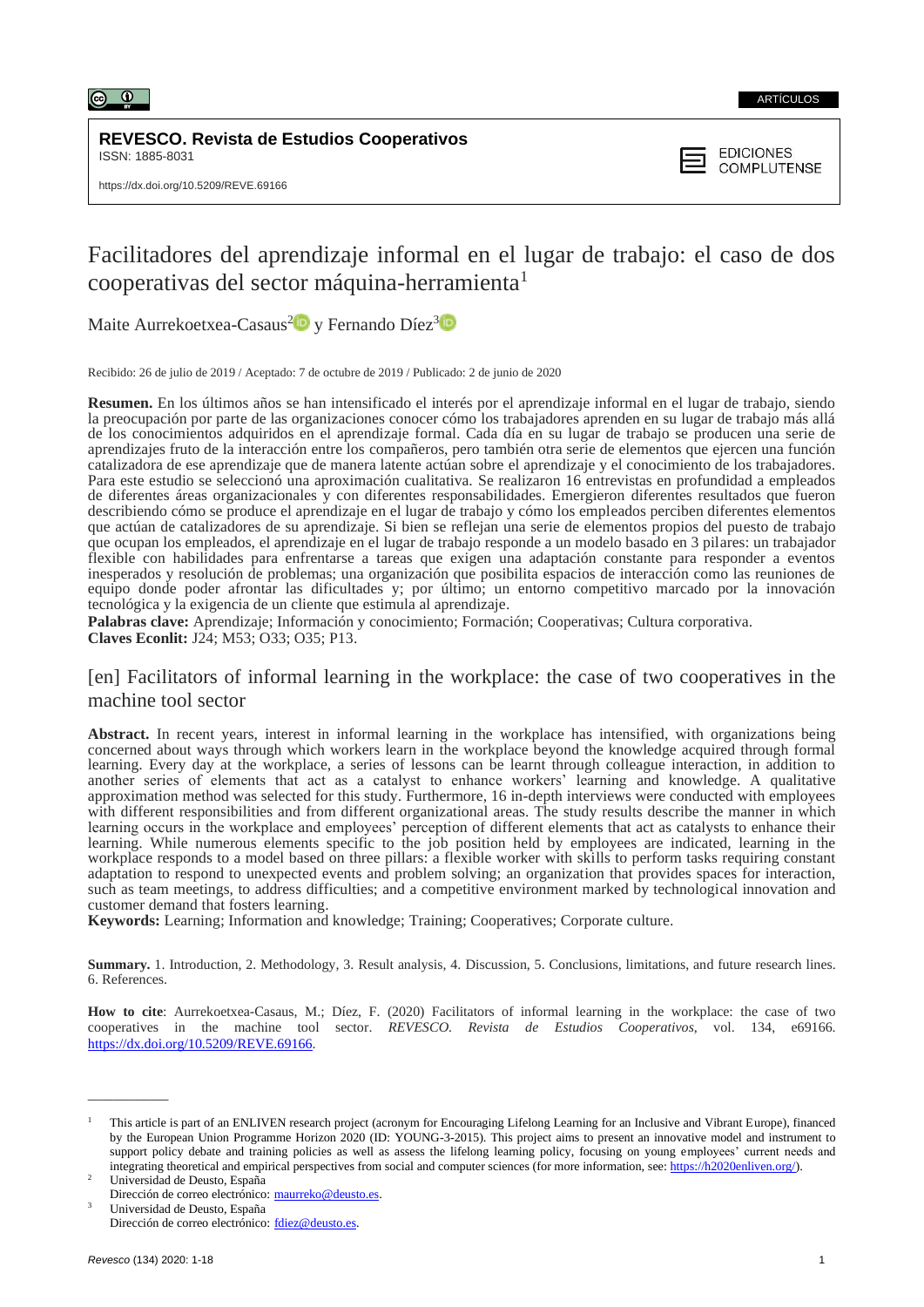# **1. Introduction**

The way in which organizations impart knowledge through the organization's learning processes has become a "core variable" to build competitive advantages in a global market subject to demanding changes for companies and their teams. As such, there has been increasing interest in studying the sources of workplace learning as a field of research (Ashton & Sung, 2002; Billett, 2011; Ellstrom, 2011), and cooperative businesses in the machine tool sector under the pressure of a highly competitive market are no exception.

From companies' perspective, researchers since the early nineties have highlighted the significance of a workplace as a vital learning space (Illeris, 2018) that provides unique and extensive learning not available in formal education. Accordingly, workplaces may offer unique learning opportunities to different employees, and the workplace can limit or enrich people's learning (Marsick & Watkins, 2015).

Numerous researchers (Boud & Middleton, 2003; Billet, 2004; Matthews, 1999; 2003) have emphasized the significance of informal learning in the workplace. Specifically, Matthews (2003) noted that learning in the workplace can take on different forms or definitions, causing some confusion regarding the term "workplace learning."

Varied concepts appear in academic literature when referring to the type of learning in the workplace. Workplace learning occurs through a combination of formal and informal learning, which are inextricably interrelated (Malcom, Hodkinson & Colley, 2003). Lombardo & Eichinger (1996) stated that informal learning constitutes 90% of workplace learning and that formal learning contributes only 10%. However, other sources such as the Center for Workforce Development (1998) and Jay Cross (2006) set the proportion of informal learning in the workplace between 60% and 80%. The recent 70/20/10 Model for Learning and Development argues that 70% of learning occurs through work experiences, tasks, and problem solving; 20% occurs through feedback and examples (good and bad); and 10% occurs through courses and reading.

An IZA report (2015) stated that compared with formal education, workplace learning is far more crucial for the development of workers' human capital. Workplace learning is defined as "the acquisition of skills by doing tasks and observing other workers, following instructions, and receiving supervision and feedback from supervisors or colleagues" (p. 2). This definition reveals that when referring to workplace learning, there exists a learning that "is planned and provided by the organization in an effort to improve the effectiveness of its employees" (Le Clus, 2011: 359), which is known as formal learning. However, in daily workplace tasks, numerous activities emerge from people's relationships and their contexts in diverse environments (Coombs, 1985) that are spontaneous, unstructured, and unintentional, which are referred to as informal learning.

According to certain authors (Cross, 2006; Watkins & Marsick, 1992), informal learning is characterized by being experiential and by integrating into the organizational context. It is action-oriented learning, guided by non-routine conditions that arise in daily activities. It is a part of the day-to-day activities (Cardwell & Danaher, 2009; Eraut, 2004; Schwartz, 2019) and enables the accumulation of experiences that simultaneously become knowledge.

However, several unforeseen events occur at the workplace (which "occur(s) as a by-product or another activity"), referred to as informal and incidental learning (Mc Ferrin, 1999; Watkins & Marsick, 1992). Other authors such as Coetzer, Kock & Wallo (2017) referred to it as innovative learning based on what has already been described by Fenwick (2003). It requires a more active problem-solving process through experimentation, risk-taking, and search for variations and refers to a type of learning in new or unknown situations for which no previous experience is available. Thus innovative learning stimulates "transformational change and generates pioneering solutions that challenge existing practices" (Ellström, 2001; Fenwick, 2003).

Whether referred to as innovative or incidental, this learning (Kerka, 2000) derives from observation, repetition, social interaction, and problem solving, in addition to observing or talking with colleagues, superiors, etc. This type of learning can "result in an improvement of competences, a change of attitudes and an increase of interpersonal, self-confidence and self-awareness skills" (Kerka, 2000:2).

The concept of informal learning has ultimately evolved to the term "real learning" (Cross, 2016), implying learning wherein professionals are helped to learn what they do and what surrounds them. In short, this term implies learning that motivates professionals to share and co-create. This concept moves away from the idea that workplace learning is applying theoretical and practical knowledge acquired in vocational training centers and universities. This evolution of the informal learning concept (Manutti, Pastore, Scardigno, Giancaspro & Morciano, 2015) is understood by the different changes undergone by the labor market in recent decades. Largely, this concept is realized by the significance of the learning process in an individual's career plan and can be categorized as employee learning in different forms and meanings (Jacobs & Parks, 2009).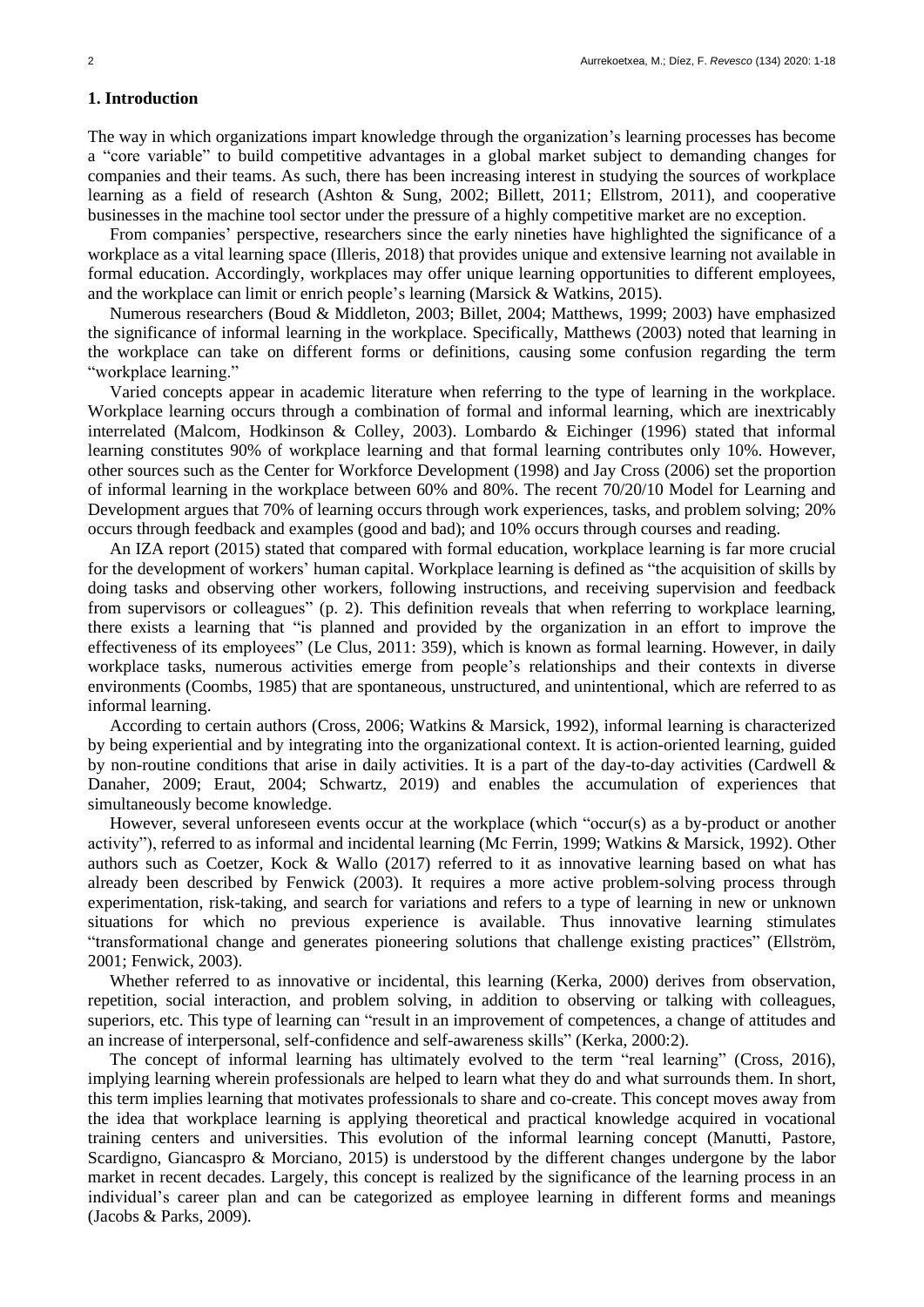#### *Literature review*

Regardless of the definition of formal, informal, incidental (Kerka, 2000; Watkins & Marsick, 1992), "discretionary" (Holm & Lorenz, 2015), and "real learning" (Cross, 2016) terms or the manner in which these are acquired, discovering the characteristics of, conditions of, and opportunities for learning in the workplace is important.

However, discerning the formal and informal elements of workplace learning is difficult. As described by Manuti, Pastire, Scardigno, Giancaspro & Morciano (2015), traditional learning models no longer work in understanding ways to continuously implement and empower employees in ever-changing situations in highly competitive markets. These traditional learning models either focus on the structural opportunities offered by the organization or on employees' ability to learn.

Evans (2017), Goller & Paloniemi (2017), and Vähäsantanen, Paloniemi, Hökkä & Eteläpelto (2017) stated that structural opportunities alone are inadequate for workplace learning to occur. Learning requires individual participation, in which individuals open themselves up to or close themselves off from new experiences (Billett, 2002), making their own experience and subjectivity a cornerstone for any workplace learning. Individually and in groups, employees make sense of the learning opportunities available, thereby building the nature of their workplaces.

As indicated by Schwartz (2019), the learning capacity of employees in the workplace is determined by certain facilitators, levers, or stimulators of informal learning. In addition to a person's qualities, abilities, and skills, a series of specific organizational factors of the company exist as the most expansive or restrictive characteristics of workplaces (Füller and Unwin, 2004). However, including the lived and perceived experiences of employees themselves is necessary (Billet, 2002); through subjectivity in the performance of their tasks, employees shape the nature of their workplace.

In recent years, researchers have discussed workplace learning as the space in which individual aspects regarding the employee and the organization are combined (Evans, 2017; Evans, Unwin, Hodkinson & Rainbird, 2007; Hefler & Markowitsch, 2012, 2013; Illeris, 2004), introducing interesting elements such as the person's lifecycle, employees' involvement in their task, and employees' motivation or commitment to the company.

Other researchers have focused on elements based on interactions between people who perform different tasks at the workplace. As such, informal interactions with colleagues or the influence of different people in the organization are other sources of informal learning in the workplace (Awan & Tahir, 2015). Evans (2017) and Vähäsantanen, Paloniemi, Hökkä & Eteläpelto (2017) referred to this compendium of elements as the intersection of the individual career and the opportunities that the organization provides for such learning.

The interest in understanding and gathering this knowledge has led to the examination of the facilitating elements that influence this learning or ways in which this learning can be promoted or constrained, either from an organization's or individual's perspective. In particular, this research aimed to describe the manner in which learning occurs in the workplace and employees' perception of different elements that act as catalysts to enhance their learning.

Considering that workplace learning can be acquired through a combination of individual, contextual, and social factors, this research identifies the elements positively facilitating workplace learning. To achieve this objective, a theoretical framework was used. This framework combined the holistic model established by Matthews (1999) with facilitators' perspective described by Watkins & Marsick (1992). Ellinger & Cesh (2007) applied facilitators' perspective in their research on contextual factors for learning through daily experiences. With this adaptation of perspectives, exploring a dimension of informal workplace learning, employees' perspective, rarely analyzed, is proposed as an objective for this research; specifically, this study examines employees' perception of workplace learning. This will help explore the contextual factors perceived as facilitating workplace learning.

Matthews' (1999) model is based on an organization committed to the development of a positive learning environment in the workplace. In formulating his model and in reference to Rylatt (1994), he described workplace learning as a systematic and interactive process wherein a wide variety of influences have to be considered. He referred to factors specific to the organization, in addition to certain external factors (the economic context, market competitiveness in which the organization operates, etc.) and employees' "critical skills."

This same context makes workplace learning surpass the limits of a workplace as a space. Learning informally occurs within the workplace through team work, problem solving, and colleague interaction (Awan & Tahir, 2015), in addition to the context outside the organization (Mutia & Sikalieh (2014). For Manutti et al. (2015), clients and suppliers are considered to be a source of informal learning.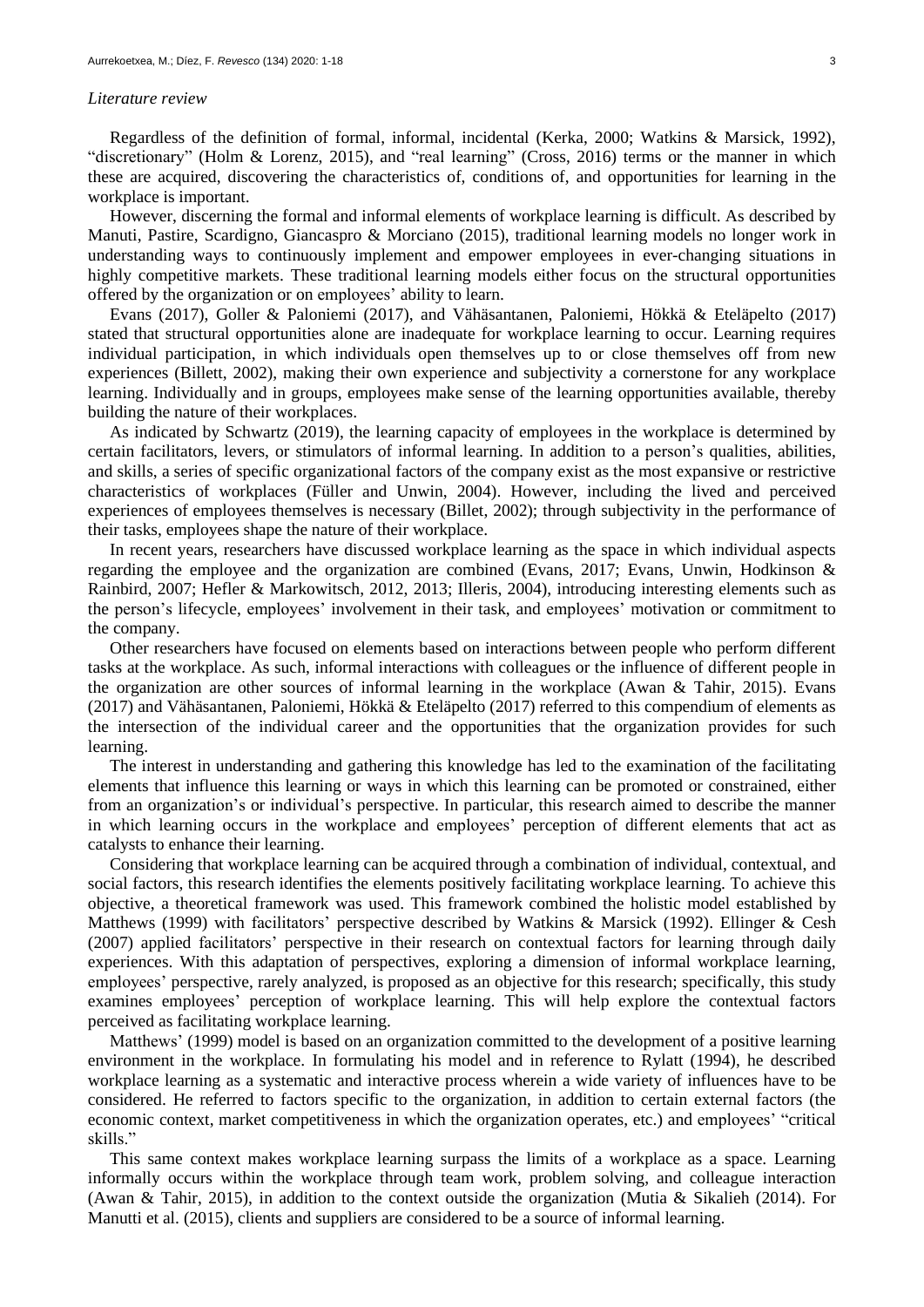In general, models that have studied facilitators of informal learning in the workplace have highlighted five important elements in the organization as learning stimulators. These elements include the more specific organizational aspects such as structure, systems, and technology as well as the more difficult (intangible) elements to understand such as people, organizational culture (Appelbaum & Gallagher, 2000), or "organizational subcultures" (Schwartz, 2019). The organizational culture or subculture is crucial to understand the manner in which learning occurs in the workplace. If there is no commitment from the organization to train its employees, it is impossible to determine the initial condition for learning to flow, known as the first link in the learning chain. Leslie, Aring & Brand (1998) called this the "teaching firm," i.e., the company becomes an organization that "teaches" its employees.

For Matthews (1999), people are particularly important in any type of learning. Attitudes, commitment, and motivation are the key elements. Most importantly, "people will only adopt new ideas, knowledge or skills if they are interested in learning or finding some benefit for themselves" in doing their job (p.25).

While Matthews (1999) provided a framework for understanding the factors that influence the workplace, Ellinger & Cesh (2007) helped incorporate more workplace-specific elements by adapting Marsick & Watkins' (1997, 2001) model of incidental and informal learning in line with the objectives set out in this research. The authors' contribution to the central role played by certain "facilitators" in the workplace learning process provided inspiration for a frame of reference to help interpret what was happening in the two organizations analyzed (see Figure 1).

### **1.1. Contextual framework: facilitator of workplace learning in the machine tool sector**

Matthews (1999) suggested that several elements condition an organization when it comes to promoting or restricting workplace learning. Focusing on market competitiveness in which the organization operates, type of product, and technological development driven by an organization becomes essential if the organization has a contextual framework that facilitates learning in the workplace.

Companies in the machine tool sector move in a panorama of uncertainty. Businesses must adapt and define strategies that encourage innovation and technological development to enable maximum competitiveness and integrate into the global market with a digital transformation of the sector toward an industry 4.0 state (Bakaikoa, Begiristain, Errasti, & Goikoetxea, 2004; Gavilanes-Trapote, Rio-Belver, Carrasco, Andara, Maria Rio-Belver, Cilleruelo Carrasco, & Rodriguez Andara, 2018).

In terms of internationalization, the extensive export experience of the Spanish machine tool sector has enabled it to sell more than 40% of its production in other countries for more than 35 years, with a current foreign sales quota of more than 80% (AFM, 2017). In the race for internationalization, the diversity of markets should be highlighted as a key factor, as Asia constitutes more than 30% of sales, with sales undertaken in five continents and practically in every industrialized country. Regarding the machine tool sector, internationalization has a broader connotation: that is, it implies the ability to sell, produce, make purchases, and train personnel wherever necessary to offer the best solution to the customer. This results in building a robust presence to provide quick and quality service and assistance to the customer.

Given the competitive pressure of low wages in the machine tool sector, companies in this industry need to innovate and move up on the value chain to remain competitive. The machine tool sector, like all high added value sectors, has made a commitment to innovation as a particularly important subject (Nonaka & Takeuchi, 1995; Lorenz & Lundvall, 2006), laying the foundations for the study of workplace learning (Ashton, 2002; Billett, 2011; Ellstrom, 2011).

With regard to technological innovation, the machine tool sector is prominent for having its own technology based on companies' continuous effort toward research and development and innovation (R&D&I), as well as on an ongoing collaboration with numerous technology centers located within their geographical environment. The companies studied allocate an average of 6% of their total billing to R&D&I activities.

The machine tool sector is a strategic sector (González de la Fe & López, 2011; Copani, 2014), as machine tools are considered to be a capital good that can be used to build other machines. The peculiarity of capital goods is that they comprise investments for refurbishment or replacement made at the end of the useful life of a machine to continue the production work.

Most products have a deliberately short lifespan, called planned obsolescence (Brown, Lu & Wolfson, 1964). This planned obsolescence affects most machines, especially electronics. However, there is one exception to which obsolescence cannot set an expiry date, and that is the machine tool sector. The useful life of a machine tool is extended through retrofitting (Hardy, 1967), which comprises updating or improving the machine at a lower cost than that required for a new acquisition. With this reform or update, which comprises adding new technologies or functionalities to an already obsolete system, the useful life of the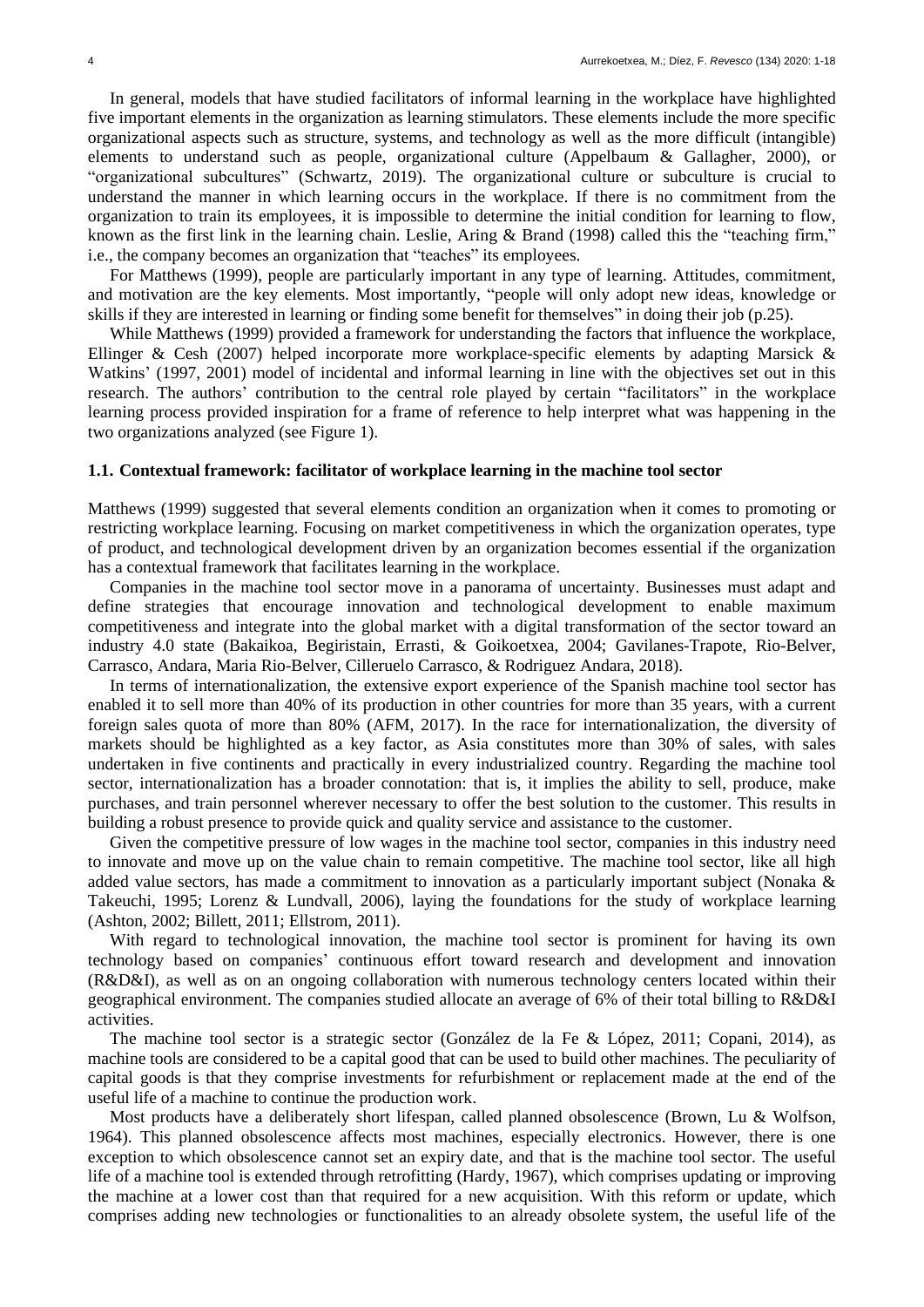machine is extended. Industrial equipment are products designed without planned obsolescence, intended to last decades, and their processes have been evolving in a linear manner. However, the new challenge of industry 4.0 (Benešová & Tupa, 2017) forces the reconsideration of how to interact with the industrial environment, the great challenge of the future.

The sector is characterized by the specialization of specific pieces and processes, making product innovation and process innovation essential. This sector relies on knowledge and provides solutions for other sectors to manufacture in more competitive conditions (Stark, 2015). The activity is based on people: accordingly, it is necessary to attract, prepare, and retain the best professionals, in addition to making the sector attractive to young people, who, after all, have to carry out these improvement and innovation processes in the not too distant future.

The impact of science and technology development causes the knowledge and experience in an area to change from one year to the next. Therefore, an urgent need to generate innovation exists, but basically, it is applied research with a specific time horizon and impact. The sector does not suffer from obsolescence of the machinery; however, it faces the obsolescence of knowledge, i.e., with respect to workers (González-Prida & Zamora, 2019). Concepts such as tacit and explicit knowledge, innovation, talent attraction, chameleon organization, etc., have begun to form part of the organizational management (Nonaka and Takeuchi, 1995; Lorenz and Lundvall, 2006). In fact, Stewart (1998) already established that the strength of an organization resides in knowing what it does best, indirectly emphasizing that such knowledge resides in its human teams.

### **1.2. Organizational context: peculiarities of cooperatives in the machine tool sector**

Following Matthews' (1999) model, which distinguishes between tangible and intangible elements, with an emphasis on the latter, organizational culture can be singled out as a facilitator of workplace learning. The companies studied have a culture characterized by their cooperative nature, which differs from those of other companies in the machine tool sector.

Cooperative businesses share a similar business culture, uniquely differentiated by their products, markets, and environments, which determine their individual strategies. The business culture of these machine tool companies emphasizes customer satisfaction, internationalization, innovation, profitability, development, and social involvement (Bakaikoa et al., 2004; Bretos & Errasti, 2018). Cooperatives are a different type of business model, in which the objective is not the entrepreneur's wealth but sustainable growth, collaboration, and mutual aid among its associates, in addition to the creation of shared equity that may not be distributed (Martínez, 2009).

The existing culture of cooperation and solidarity makes its positioning for solving problems and taking advantage of opportunities a clear competitive advantage, in which social capital is an important component of the regional innovation system (Landabaso, Mouton & Miedzinski, 2003). The decision-making process of cooperatives is performed with participation from all their associates, which means that the decisions made are accepted and undertaken by their staffs, which favors their motivation, involvement, and collaboration.

The workers who become associates do so for life, so the cooperative member has a long-term vision of their professional career. Everyone has a conscious commitment to cooperate and progress together (Williams, 2007), leaving the company better off than before. Being a cooperative associate is a responsibility toward colleagues and society (Kasmir, 1999). The process begins with a period of adaptation for the company, in which there is a rotation through different positions and managers prepare a report concerning the employees. Thereafter, it is decided if a specific employee is offered the opportunity to be a cooperative associate. This is essentially for life, passing through different positions and acquiring different responsibilities depending on the person's interests and value. When someone is made an associate, they are retained, until retirement. To achieve this position, they need to be sufficiently attractive for companies. Its innovative process is based on training people in talent management (Bakaikoa et al., 2004).

The work between the cooperatives in a group is a working network, in which they share resources, reduce risks, and carry out joint projects, maintaining their competitive advantages. During crisis, the corporation employs other companies experiencing difficulties from the group (Gallastegui & Markaida, 1998; Kasmir, 1999). There may also be a shift of employees to respond to different workloads within the company or between companies in the group, providing them with a great deal of flexibility. On some occasions, a company may cease to operate, and its staff members are incorporated into other companies in the group. If the company expects profits at the end of the year, they make a monthly advance payment; if they expect losses, employees' salaries are reduced, which is an example of awareness and adaptation to the competitive environment in which they operate.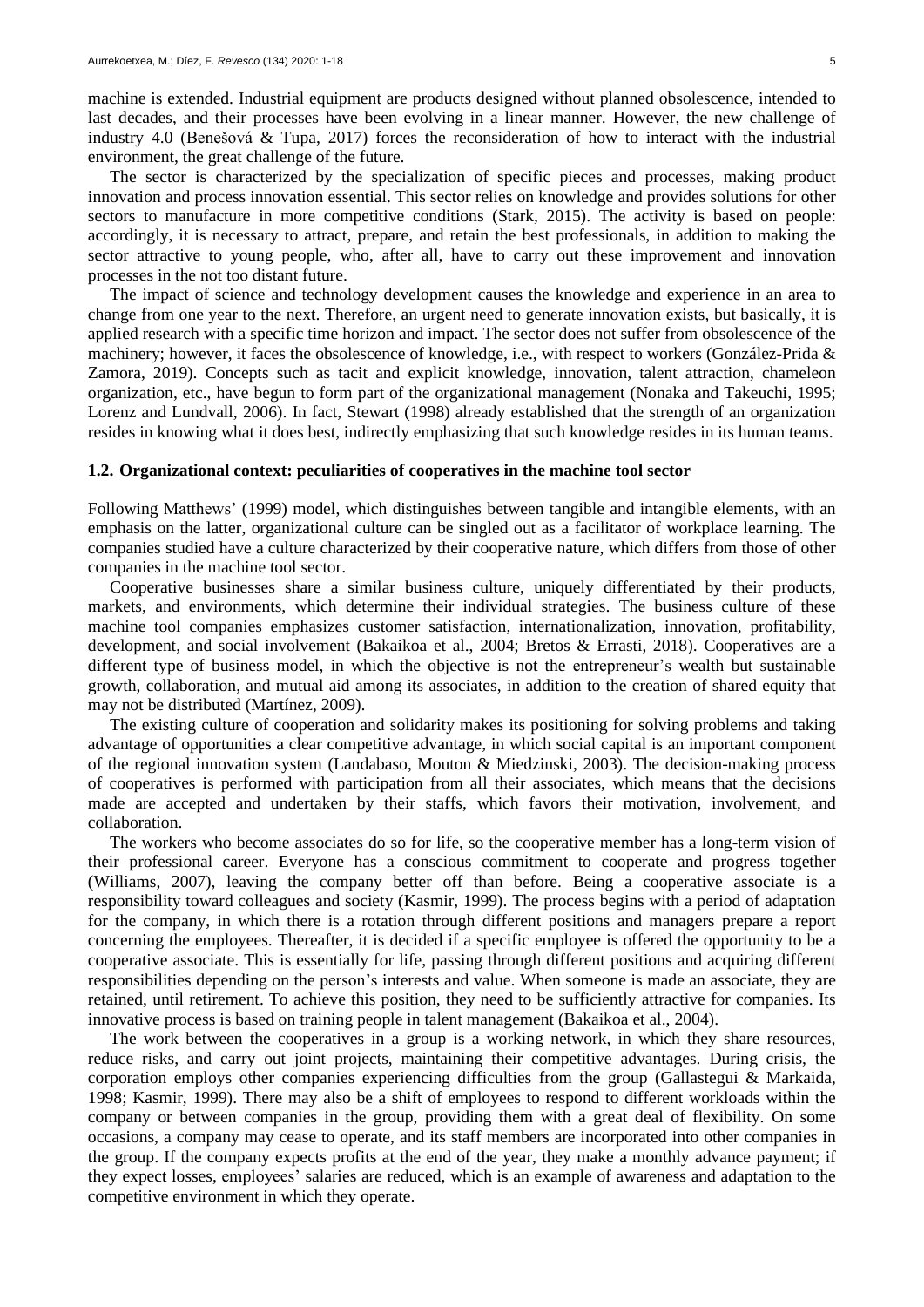The contextual framework and the organisational context described in the machine tool sector cooperatives make it possible to understand the peculiarities of the sector, but do not show which elements make learning possible in the workplace and which reside in the workers. This is the challenge faced by this study: to show which elements, according to the perception of employees, enable non-explicit learning, latent learning, implicit and hidden in the tasks they perform.

### **2. Methodology**

In the last two decades marked by the intensification of globalization, many cooperatives have been forced to grow internationally to survive in their markets (Novkovic and Sena, 2007; Flecha and Ngai, 2014; Siebel, 2016). As indicated by Flecha & Ngai (2014), cooperatives in highly competitive and globalized sectors are at crossroads. On the one hand, they are being forced to set up operations abroad to remain competitive. On the other hand, they are expected to maintain their cooperative practices and values and transfer them to their international subsidiaries so that they can respond to the economic, social, and democratic needs of the countries where they are established. The Mondragon Group is particularly suitable to study these issues.

Established more than half a century ago in the Basque Country as a local organization, the corporation began by acquiring manufacturing licenses, which generated knowledge not based on the product but rather on the process (Ormaetxea, 2003:252). Many of these licenses limited them in international markets, making them a necessity for the corporation; thus, they gradually abandoned the licenses, opting for R&D&I and the commitment to having their own research centers that would enable them to create their own technologies and position themselves in international markets (Igartua & Errasti, 2007; Whyte & Whyte, 1991). The continuous search for new markets and the quality of its products have marked its competitive advantage, in which they are prominent for the incorporation of added value to their products (advanced technology) and service improvement as elements of differentiation (Forcadell, 2005).

Currently, it has approximately 25 cooperatives belonging to the industrial division, which are multinational companies that control 141 foreign production subsidiaries and employ more than 14,400 people (Estrategia Empresarial, 2019). As of 2018, the group had 81,837 employees, of which 38,722 were in the corporate group. Its activity comprises three groups: industrial, financial, and distribution. It had 98 cooperatives in the group, and its sales invoices totaled 11,581 million euros in 2018. Its 15 R&D centers employed more than 2,018 researchers, yielding 496 patents as of 2018. The group has its own university and a wide range of training centers that educate qualified personnel for its companies and technology centers.

When selecting the two entities to be analyzed, it was decided to select businesses with strong internationalization indicators, high technology, formal and informal learning mechanisms, in addition to meeting other requirements such as not having labor conflicts or appearing in the press for this reason. The two companies selected for this study are cooperatives belonging to the Mondragon Group. The companies analyzed in the Basque Country are leading cooperatives that design and sell "turnkey" products, with 93% of their customers outside the country. The selected entities are producers in international markets and occupy different positions in the transnational value chain.

Company 1 (SP1) has more than 400 employees. It is dedicated to lathes, grinding machines, laser cutting machines, automatic punching and bending machines, as well as composite material automation integrators. It ranks first in machinery manufacturing for the metallurgical industry, sector CNAE 2849 (The Economist, 2019), with invoicing in excess of  $\epsilon$ 100 million and an average R&D&I investment of over 6%.

Company 2 (SP2) has more than 200 employees. It specializes in the design and manufacturing of highperformance milling machines, boring milling machines, and milling and turning centers with advanced technology. Innovation is at the forefront of what it does and in many of its technologies. It ranks second in manufacturing metalworking machine tools, sector CNAE 2841 (The Economist, 2019), with invoicing at more than €50 million and an average R&D&I investment of more than 4% per year.

### **2.1. Procedure**

This study describes the elements that characterize informal workplace learning based on the analysis of two entities in the machine tool sector. Given the complex and multidimensional nature of this type of study, a qualitative methodological design was chosen, specifically a single-subject research design. The case study methodology is especially useful for exploring situations in which there are certain limitations in understanding its phenomena, and it is necessary, as indicated by Gerring (2007), to discover initial research patterns that enable the development of innovative theoretical ideas.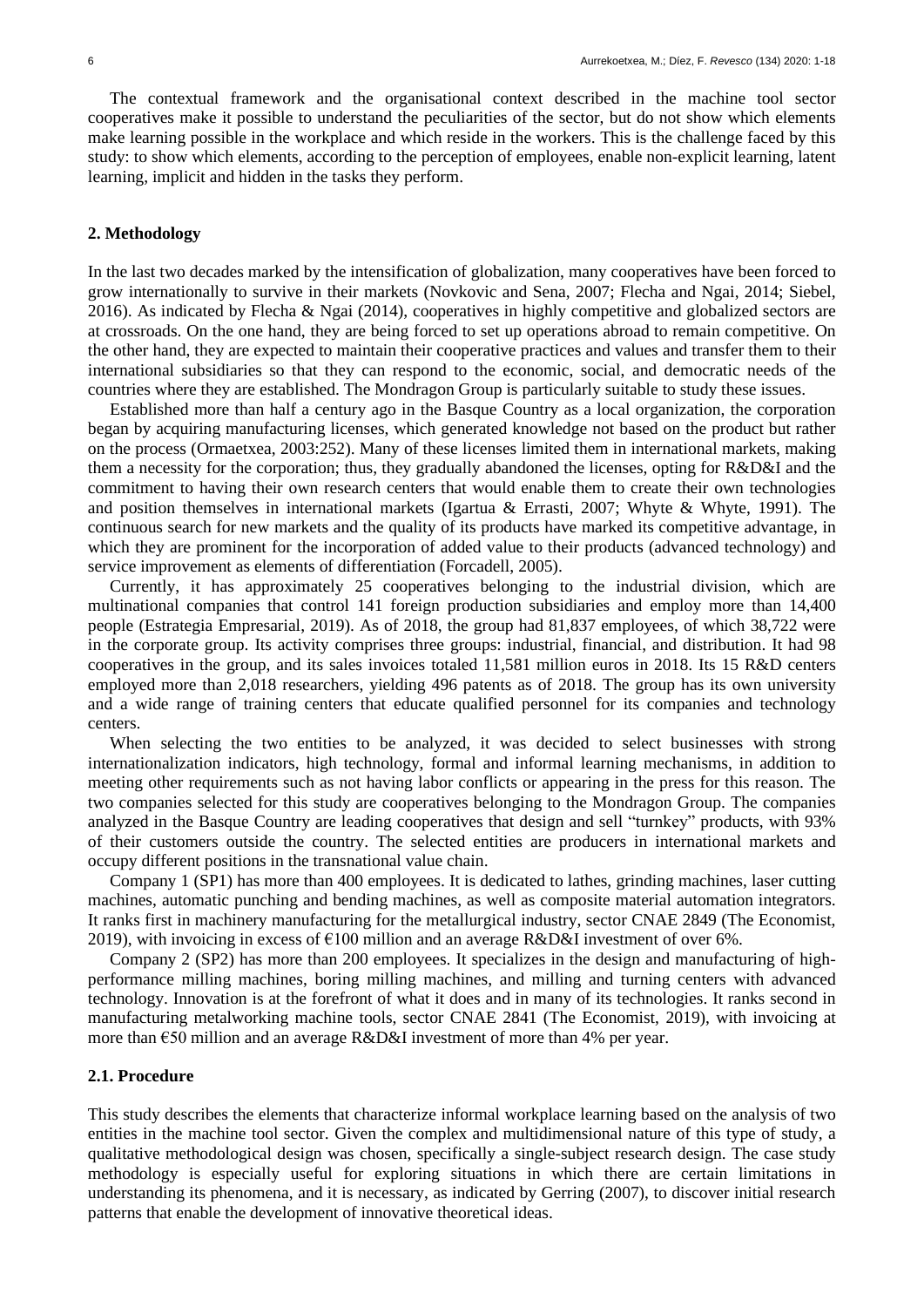After the selection of entities, a data collection procedure was designed. First, access was gained to several types of information relating to operating results, reports, material available on the web, and Mondragon Group's internal journals. Initial contact was made with the entities through which the objectives and methodological needs of the study were shared. After obtaining approval to participate in the study, in September 2017, two guided tours of the work centers were conducted to contextualize all the technical and specialized language surrounding the machine tool sector and visualize in situ some of the elements included in the documentary analysis. However, the study was primarily based on interviews with the actors involved in the two entities.

### **2.2. Sample and selection of informative participants**

A total of 16 in-depth face-to-face interviews that lasted an average of 90 minutes were conducted from October 2017 to October 2018. Interviews were conducted among cooperative members, new non-associate employees, managers, and members of the board of directors. For anonymity and confidentiality, the positions held by some of the interviewees were withheld. Even though for the contextualization of the results it is necessary to have detailed knowledge of the sample's composition, the researchers decided to prioritize the anonymity of the informants. Of the set of interviews, eight were conducted at the SP1 plant and eight at the SP2 plant.

The sample distribution essentially composed of two types of key organizational actors: managers and employees. The different hierarchical positions resulted in the need to address different issues depending on the organizational group, leading to different interview scripts. Specifically, the interviews with managers addressed general aspects of work systems and work organization, in addition to their perception of lifelong learning. In the case of employees, special focus was placed on their vital experience of informal learning in the cooperative.

All the interviews were conducted at the entities' headquarters during their working hours, which facilitated the temporal development of the study thanks to the organization's willingness to carry out the interviews. All interviewees were informed in a timely manner regarding the study's objectives, and the informed consent procedure was followed with every interviewee. All interviews were recorded, and detailed notes were taken during the course of the interviews that complement the content analyses of the subsequent interviews.

# **2.3. Codification phases**

To interpret the textual data, subjects were identified and converted into a "code book" relating to the dimensions and categories listed in the following table:

| <b>Dimensions</b>           | Categories of Analysis                       | Code No. |
|-----------------------------|----------------------------------------------|----------|
| Workplace learning          | Informal learning                            | 227      |
| Workplace characteristics   | Work organization and workplace (job) design | 272      |
| Work system characteristics | Work systems & organizational structures     | 59       |

| Table. 1. List of Dimensions, Categories of Analysis, and Code Numbers on |  |
|---------------------------------------------------------------------------|--|
| Organizational Learning                                                   |  |

Note: Prepared by the author.

In the first coding phase, the codes derived from the main dimensions previously established were applied, which directly enabled the emergence of new categories of data obtained that were incorporated into the analysis. Specifically, the content analysis began with the coding process in which the initial codes were assigned to text extracts, which were then grouped with the emerging subjects.

The results of the interview analysis were contrasted with the interviewees in a second wave of face-toface interviews in November 2018. After establishing this contrast, a subsequent analysis was performed, with all the nuances provided in the second wave of interviews. New interview scripts, recordings, and transcripts were employed in the second set of interviews. This procedure is known as "respondent triangulation," and its purpose is simply to increase methodological rigor.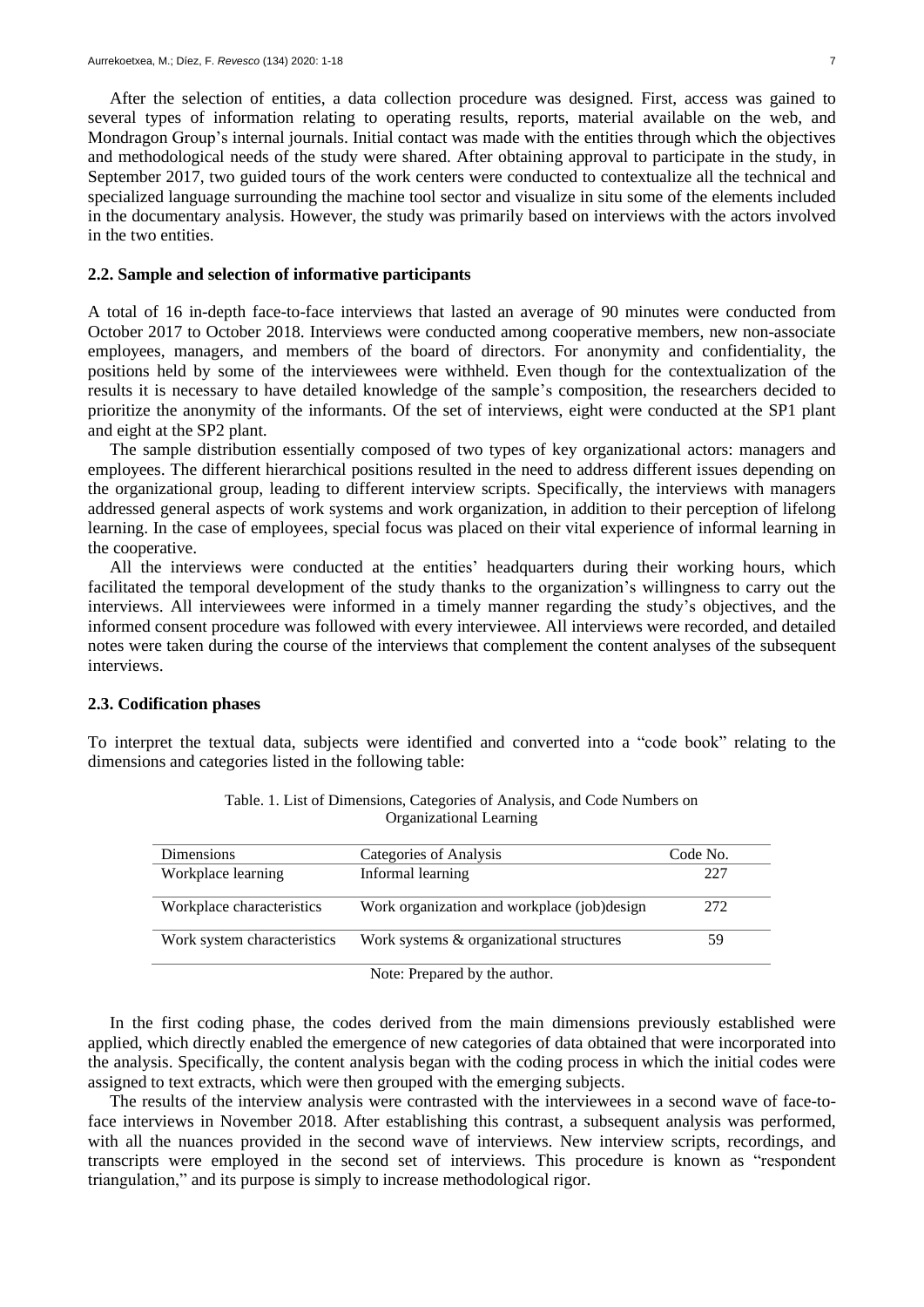# **3. Result analysis**

The value of intangible knowledge in a company has become increasingly important as a competitive advantage for highly valuable technology companies, as is the case for the two entities analyzed in the machine tool sector.

Following the theoretical framework presented, the data analysis resulted in the analysis presented below based on two subjects: 1. the facilitating elements of the workplace and 2. the organizational facilitators.

### *First finding: employees' perception and learning through incidental learning*

First, this study identified the workplace as a space in which the organization's and employees' individual trajectories converge, which demonstrates that learning occurs through the interaction between the organization's resources and limitations and employees' own abilities. Therefore, authors such as Billet (2004) considered the workplace as an environment with a complex negotiation between knowledge and the roles played by different agents, processes, and the organization.

However, this study's focus led to an initial attempt to identify the characteristics that describe informal learning in the two entities analyzed to discover the distinctive elements of this type of learning. Watkins & Marsick (1992) stated the difficulties in observing this type of learning because it does not happen immediately and is difficult to recognize.

The review of authors previously carried out revealed some common characteristics that are reflected in the analysis of the two entities. Table 2 presents the weight attached to several categories, i.e., the elements and characteristics that describe informal learning in the workplace. The first relevant element was recognized by Eraut (2000: 114) and refers to learning based on an employee's own capacity to respond to tasks (28 codes), followed by learning for problem solving (26 codes) and learning through incidents (25 codes). The results are in line with those of Kerka (2000), who established these as the main elements of informal learning, which characterize incidental learning for some and innovative learning for others.

| Main Codes                                            | SP <sub>2</sub> | SP1 | <b>TOTAL</b> |
|-------------------------------------------------------|-----------------|-----|--------------|
| Learning from applying oneself in the process of work | <b>11</b>       | 17  | 28           |
| Learning from problem solving                         | 4               | 22  | <b>26</b>    |
| Learning example incidental experiences               | <b>12</b>       | 13  | 25           |
| Learning from colleagues                              | 9               | 14  | 23           |
| Learning from responding to unexpected events         | 8               | 13  | 21           |
| Learning as a part a team from teamwork               | 4               | 17  | 21           |

# Table. 2. Main Codes of Informal Workplace Learning

Note: Prepared by the author.

Despite that the resulting rationale presents the weight of the codes, it is important to note that employees' perception could materialize in such a way that the need to respond to unexpected events forces them to respond and apply their knowledge and skills.

"But in the end, things happen that may be malfunctions that have occurred before. They can also be malfunctions that you don't know where they come from, and you have to really focus to try to figure out why they're happening. (...) and it's an important point because we have the idea that learning means not making mistakes, you know, but it's quite the opposite; in order to learn you have to make mistakes." SP2-p8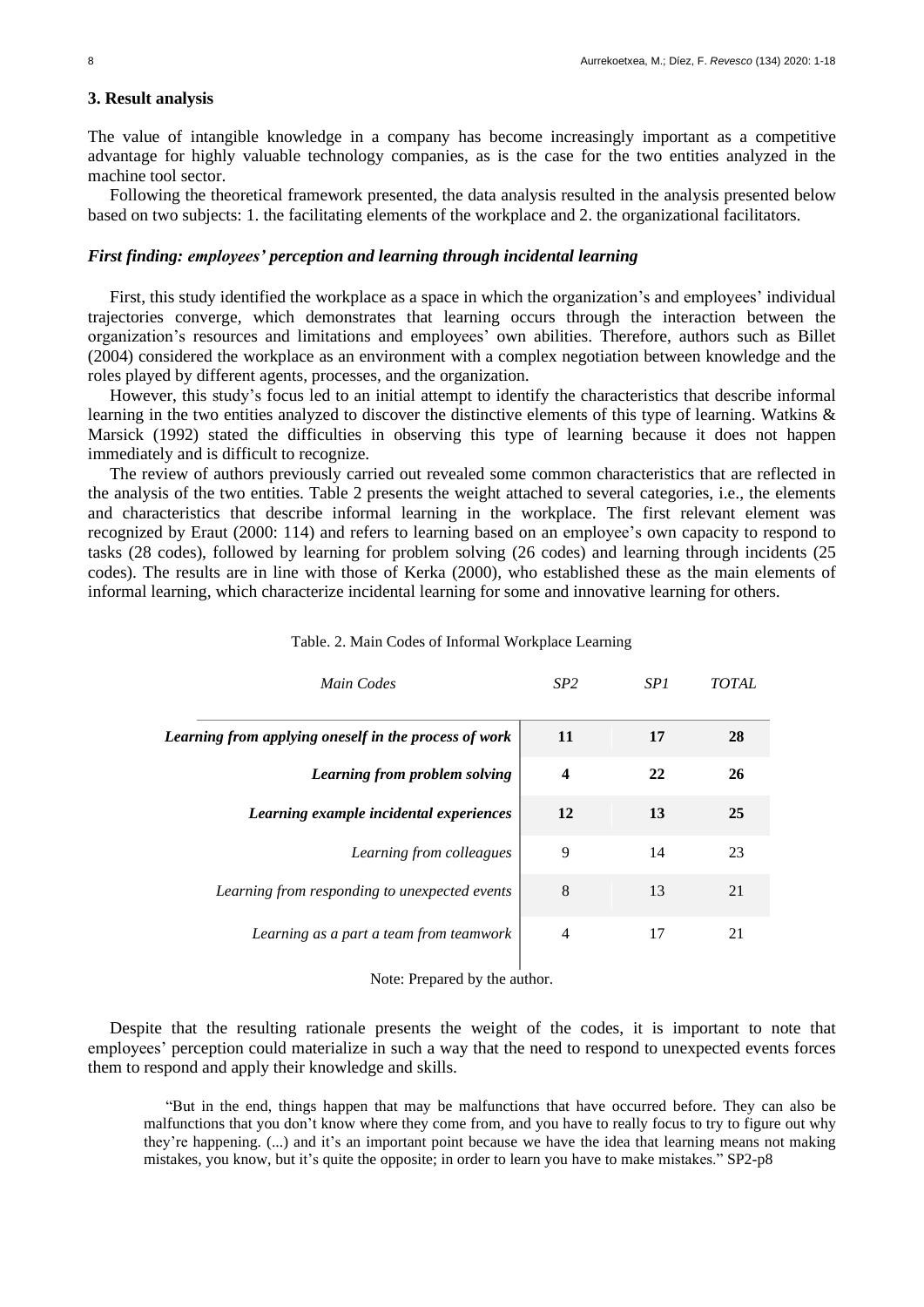"I have seen this a bit, you have to search for clues and try to figure it out, and in the end, you are more involved. I think trying to figure it out yourself is similar to how my bosses have been able to develop themselves with their skillsets." SP2-p8

In trying to understand what may be some of the reasons that led interviewees to bring up unexpected events and problem solving as characteristic features of informal workplace learning, the nature of the entities analyzed should be considered. In these companies, the work performed is subject to pressure because each product is designed for a specific client, resulting in two different products. When faced with challenges arising from each product, the team's role (21 codes) always came up in the testimonials.

"Depending on the problem, whether big or small, some can take several days to resolve while other minor problems can be resolved quickly in a few hours. We joined the rod assembly team, the office team, and the manager and evaluated possible solutions, what we can do, and what needs to be done in order for future (machines) to be produced or assembled properly." SP2-p9

# *Second finding: perception of organizational characteristics as facilitating learning elements such as being a team member/part of meetings*

Following the description of the elements of informal workplace learning in Table 2, peer learning (23 codes) and being part of a team (21 codes) are characteristics that reflect what Marsick, Watkins, Scully-Russ & Nicolaides (2017) described. This learning comprises acquiring knowledge through experiences and interaction with others, which links learning with the job.

Spaan, Dekker, Van der Velden & De Groot (2016) highlighted the role of two "learning facilitators," which were well represented by the interviewees' testimonies in this study. The authors referred to a) the role of supervisors who perform contrast and reflection exercises and b) the role of formal meetings and more or less informal gatherings, in which a short amount of time is spent to review a process or resolve a problem.

If learning occurs through interaction with other employees, it is stimulated by other colleagues who have a role as learning facilitators. Ellinger & Cesh (2007) indicated that these facilitators or "occasional trainers" are colleagues and/or team members whose "expertise" gives them added value. Colleagues with more experience (senior-level) are seen as a source of learning for employees who have worked for the company for fewer years. These experienced colleagues or team members play a significant role in informal learning (Smith, Smith & Selby, 2010) and are mostly employees who are highly committed to informal learning (Berg and Chyung, 2008). In some cases, this takes on the shape of *mentoring,* which Matthews (2003) described as a relevant characteristic for workplace learning.

"You often bother the assembler more than help, but I feel that it is something that needs to happen because it helps you learn about the machine, it helps you become familiar with its different characteristics, and the truth is, I have memories of being really grateful and retaining the knowledge." (SP1-p1)

The significance of these results is helpful in understanding why Lungreen, Bang, Justice, Marsick, Poell & Yorks (2017) proposed the idea that individual reflection is less important than learning and producing knowledge, which is a collaborative experience through actions that take on a greater role in workplace learning.

In the companies studied, there is a general agreement between study participants on the role that leaders or supervisors play in solving problems that arise in different activities and tasks performed by the employees.

"Yes, skills play a big role in (my supervisor's) job. He is also very good at teaching and knows how to delegate so that you can learn, but he doesn't throw you into something that you can't handle either. He gives you a little bit more at a time so you can pick it up. Also, he's always there to give you a hand, if you have a problem he asks you how you are doing, this and that. He follows-up, the only problem is that he is also overworked." (SP1-p13)

"Many people come here when they have to make a decision, to ask him what he thinks or what he would do. There are people who are used to writing contracts with clients, but they always come to ask for his opinion." (Sp1-p1)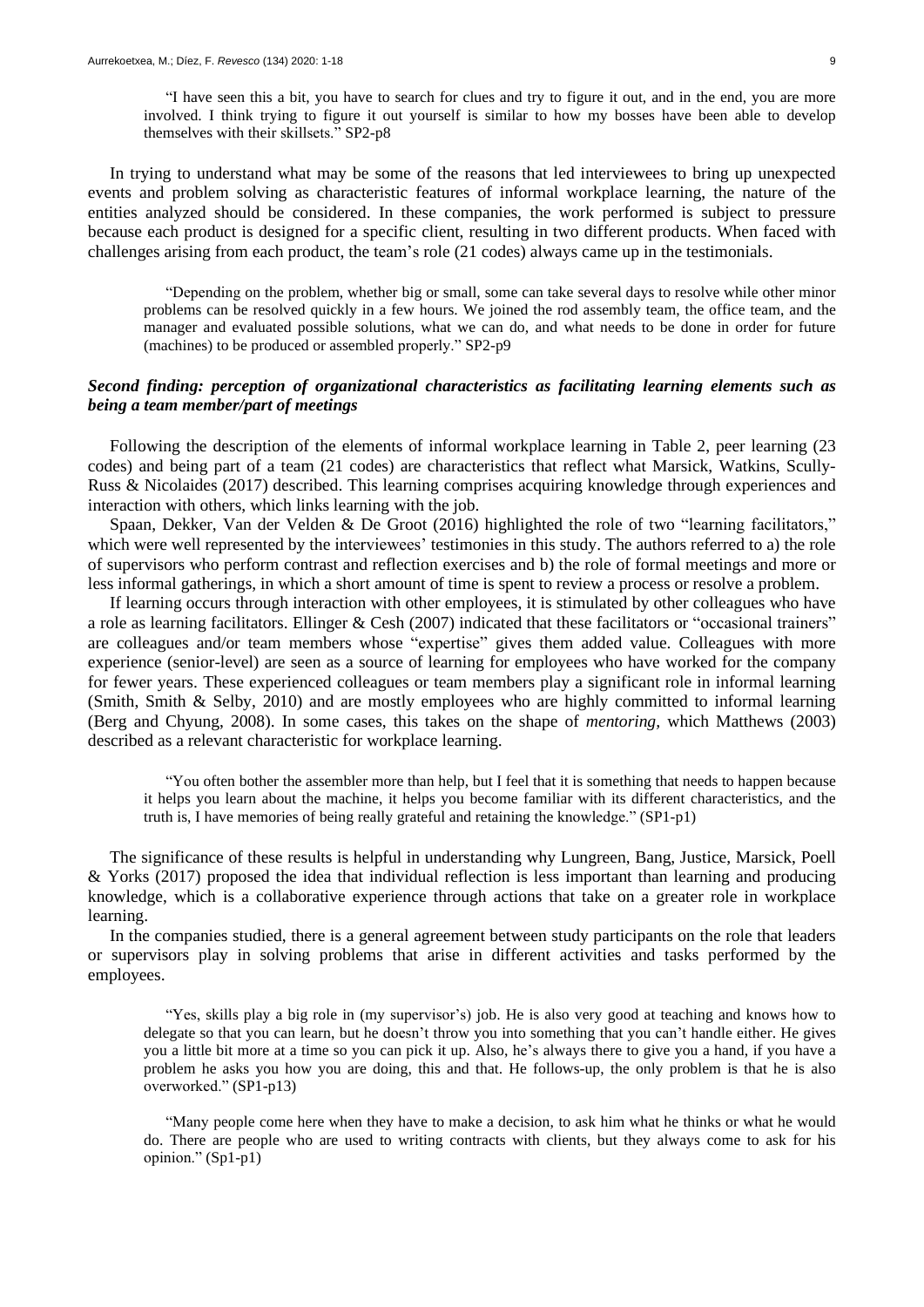"For me, my boss is a role model. I don't know how many years ago he started, but he started working on assembling heads, and whenever you ask him a question, he has an answer. It's really his years of experience, eagerness to learn, engage, everything." (SP2-p9)

"Well, there are people who lead because they have more experience, our team may be running well, it was him who formed it. However, with more complex machines with robots, that is, with a much higher level of complexity, the managers are responsible for directing us, for identifying problems that we probably don't see, for teaching us, the guru always arrives, right? (...) He always has to be there, the manager as well. The technical manager is very, very good. I don't know how many years he's been working, he's young, he's been working here for a few years and is very good technically speaking and always has to be here to provide us technical support, you know." (SP2-p14)

"What the veteran workers always tell me is that there are going to be negative changes to plans, with pieces and deadlines. After modifying parts of the machine, setting it up, you learn. Once the sets are modified, they give you the designs for small pieces, then you grow and make a machine design. When you design a machine, you present it to the client, and you know, what they require is what is included, and they speak German, English, or Mandarin." (SP1-p3)

At the same time, there is a perception that one of the organizational instruments most suited to solve problems are team meetings in the cooperatives analyzed. Meetings are considered as gatherings with a high added value, in which ideas are compared between different employees, with more and less experience, involved in a process. Sometimes, there are established weekly formal meetings and informal meetings at other times called to address unexpected occurrences that arise in projects.

"In these meetings, we develop the process with the plant director and receive feedback from the team, which is requested from those who have more experience, such as the mechanic and machine technician. The aim is to learn their needs and reasons behind them, as well as the weakest points in the process, and to ask for help." (SP2-p6)

"We are a company in which meetings to get on the same page are encouraged, which can help us to make decisions; that is, for example, all the supply departments meet once a week; me with mine, others with theirs, we have meetings." (sp1-p15).

This represents Baert and Govaerts' (2012) "agora learning pattern" idea, which is a valuable metaphor to explain the role played by meetings as a Roman space where ideas, solutions, and difficulties are exchanged.

Notably, all the elements described above present in informal workplace learning are connected to the type of organization (Poell, Yorks & Marsick, 2009). In the case of the study subject, it can be affirmed that learning is linked to a culture of strong learning encouraged by the company. This culture is reflected in the organization's immersion in a talent management project as a self-improvement strategy:

"We have a defined human resource management model that has two pillars. We operate in strategic cycles, and the 2017–2020 cycle basically has a defined model with two pillars; the first is talent management, which is one of our greatest challenges at the group level, and the other corresponds to the cooperative's culture and values." SP2-p11

### *Third finding: organizational context - cooperative = job rotation as a learning method*

It is important to highlight that the two companies analyzed are, from an organizational perspective, cooperative systems with a different administration and organizational model than those of a traditional business that operates in a market as competitive as the machine tool sector. In this sense, establishing a series of elements that characterize these types of cooperative organizations is necessary.

According to the classical scheme of Clarke (1984), at the organizational level, cooperative enterprises are characterized by being labor-intensive, unlike traditional enterprises that are capital-intensive, and by division of labor based on rotating jobs and tasks. These different elements become learning sources for employees in the entities analyzed. The two organizations are businesses with a high technological level, which requires human capital with a certain degree of commitment toward learning.

The interviewees recognize an informal learning mechanism established by the organization that is applied to all employees. Given the circumstances and the lack of a job description given to them when they formalize their contract for the simple reason that the organization cannot foresee what they will end up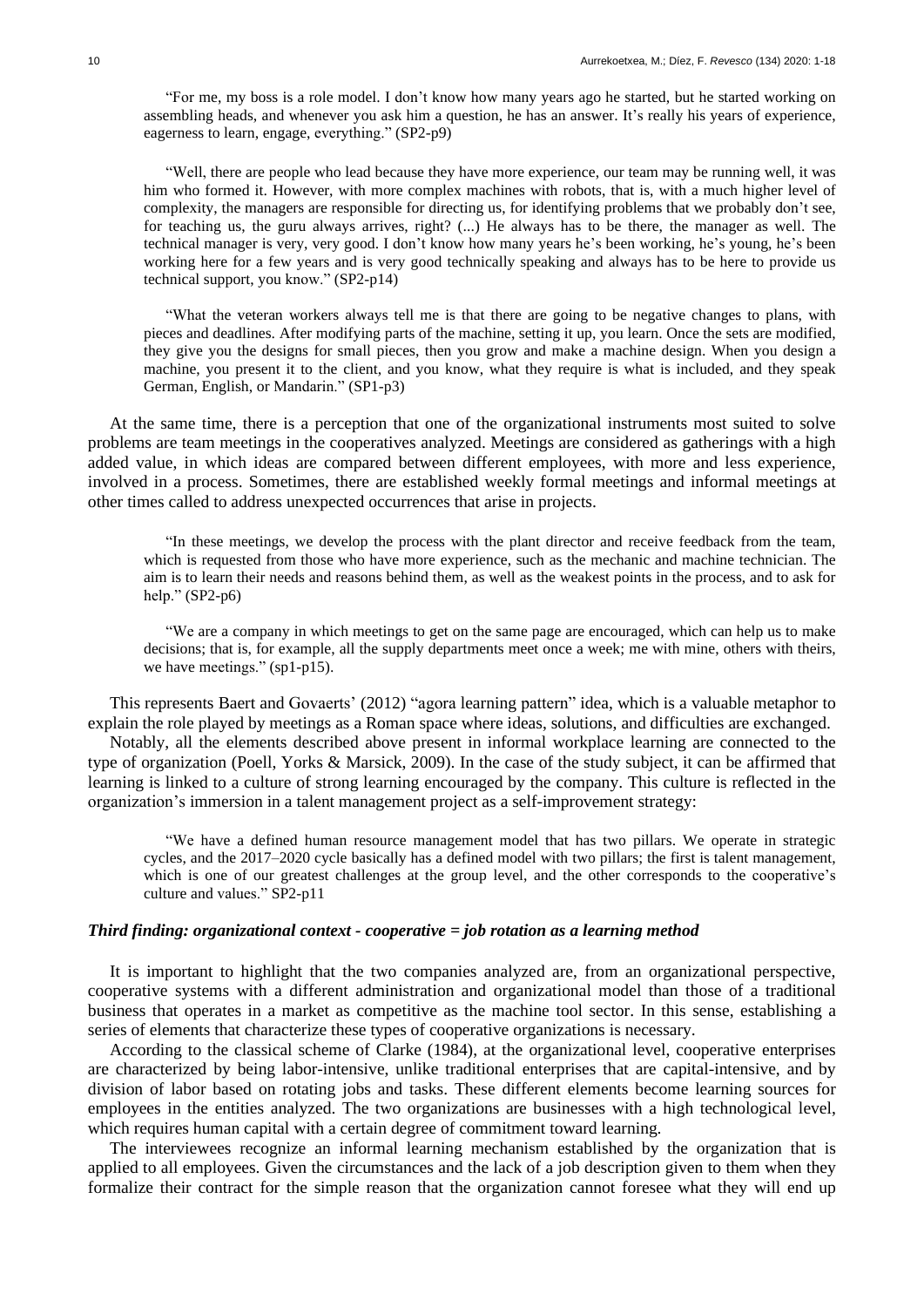doing, the organization makes job and task rotation mandatory, which becomes a differentiating element in the organizations analyzed (Arando, Gago, Jones & Kato, 2015; Clarke, 1984).

This requires employees to have a certain level of flexibility and adaptability to the requirements of the job position that they hold (Hetzner, Heid & Gruber, 2015). It can be referred to as a worker's versatility to adapt to different projects and tasks. Their job function is not fixed but rather flexible: today, they work in reboring in the aeronautical sector, and tomorrow, they are designing a new machine for a company (even during the period of incorporation to the company, it is necessary to rotate through two or three different job functions to carry out different tasks).

"Yes, and you see it in different businesses, different types of clients, and different machines." SP1-p1

"Regardless of the position for which you were hired, you spend maybe a month and a half or two months, minimum, in assembly. That is, if you are responsible for production or have a technical/electrical office position, whatever, you work two months in assembly. I think it's interesting because, of course, you start designing something or working on something that you don't know well, unless you've worked moderately for ten or fifteen, whatever. Through that, you learn what it's all about, but in my case, it wasn't like that, at least then, because they familiarize you with a part, a base, how the elements are leveled, what kind of validations are made, it's really quite an interesting story." SP2-p8

"The fact that you've been in different positions, doing different tasks (...) you learn while you work, I was trained through working." SP1-p4

Every employee, before becoming a definite member of the company, rotates through several positions in a manner in which they can be evaluated by several managers who determine if they are a good candidate for the company. Simultaneously, the rotation enables the candidate to learn several jobs performed at the company and different functions in a reciprocal manner. Once they decide to become a permanent member, the worker will enjoy job stability for life as a "cooperative member," unless they choose not to.

This rotation enables the organization to assess skills that require flexibility and a certain level of autonomy on the part of the employees in different situations and organizational tasks.

"What they want to know is if you're competent in that position. They also want to see if you are competitive or competent in a position at the same company but in a different department. You are also evaluated by another manager. Your manager gives you the go-ahead to see if another leader has the same opinion or not." (SP1-p5)

"You learn a little by seeing all the parameters of the machine itself, its different aspects, which is pretty basic. Then through your work, you learn a lot more, like what it's made of, how many cables it might have, hydraulic hoses of all kinds, there are some machines with (......) You go from something that is very large in dimension to something that is small, such as heads, compared to the machines I was telling you about, and you are aware of the jump in precision. That is, with heads, a head at the end of the process is made up of gears, bodies, bearings; the precision that these types of elements require becomes clear…" SP2-p8

## *Fourth finding: workplace learning is stimulated by an element: product change = forces closely working with the client*

The customer proximity strategy that requires guidance for "turnkey" products becomes a learning source for employees who have to be constantly adapting to customers' needs and requirements. This characterizes the entity as a "human capital intensive" organization. Both organizations tie their production capacity to the work performed by their employees, employee knowledge, and their relationships with clients and suppliers. This has forced both entities to search for learning opportunities offered by their clients and suppliers, which was expressed by one of the interviewees.

"They give us a lot, they are very demanding, and when they arrive we have to be very close to them because they give you a vision that you may lose sight of, (...) and when making decisions it is important to have the client's point of view in mind." (SP2-p7)

Project leaders design the machine by working hand in hand with the client. They visit the country where the factory is located, working in collaboration with their team. When the machine is being prepared, it is assembled in the Basque Country; the client and the quality manager go through a checklist throughout the process, ensuring that the machine meets all the requirements established in the order. Thereafter, the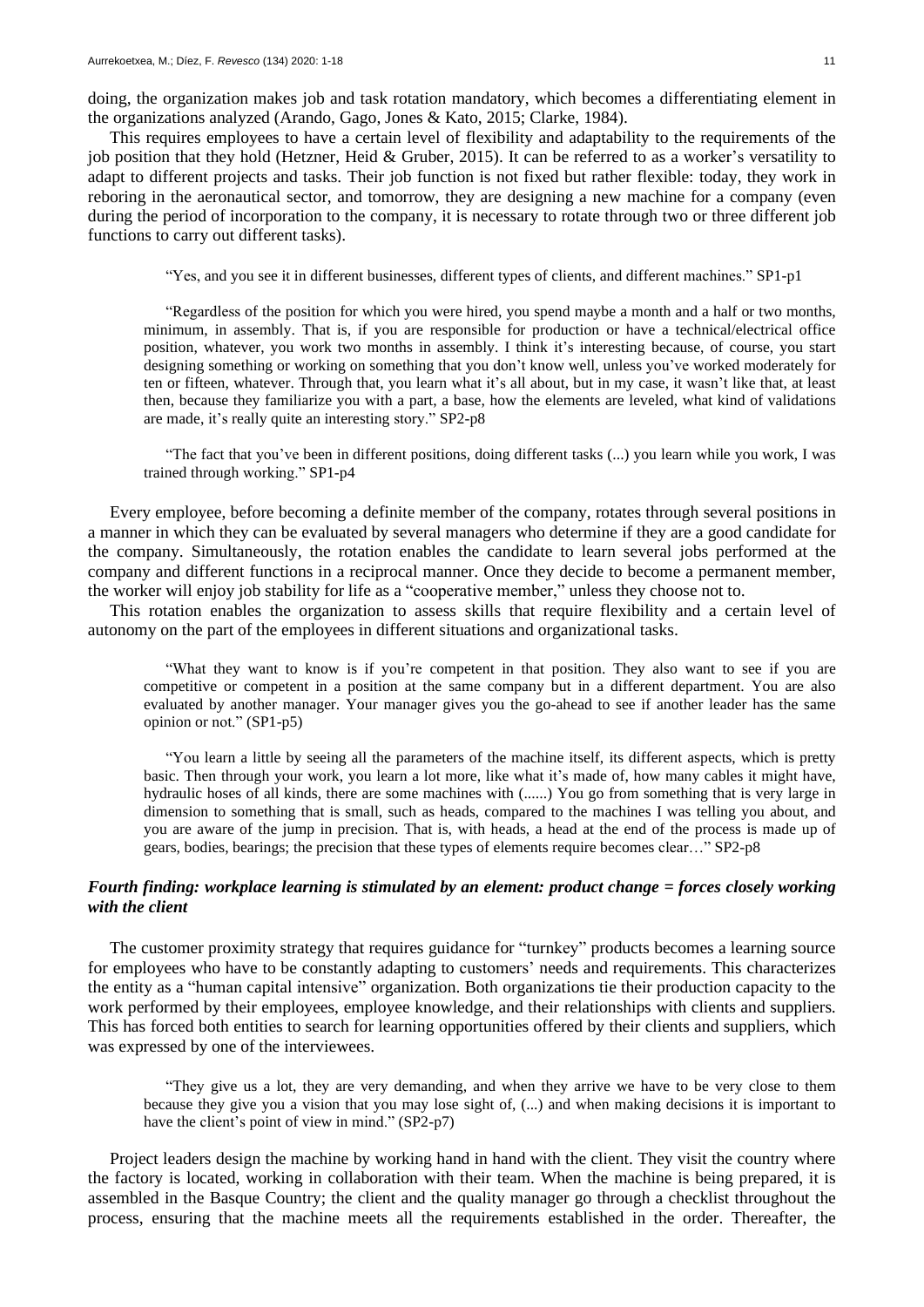machine is taken apart, and the pieces are separately shipped to the country where the client is located. Then, the assembly and checklist processes are repeated, ensuring the machine's optimum performance.

They serve customers with uniquely designed products and cannot act in a manner characteristic to the general sale of products, which was reflected in one of interviewees' testimonies.

"There was a client who ordered a machine from me, but it had to be with a numeric control. When that occurred, I had to train a person to work for four or five months to learn how this type of numeric control works and develop a software capable of making it work for that machine. So, from that moment, we are product manufacturers and link services to the specific product." (SP1-p2)

However, this type of learning cannot be generalized for all employees. As can be seen from the interviews carried out at the entities analyzed, there is no detailed division of work, but there is a difference in employees' functions. Following the model of Marsick and Watkins (1997; 2001; 2015), two types of employees are observed: those who perform more routine work with more direct contact with machinery and employees with more undefined tasks. As described by one of the interviewees, functions differ between those who have direct contact with the machinery and those who perform tasks related to service, management, marketing, etc., called indirect work. There is a clear parallel between direct jobs (routine work) and indirect jobs (linked to workloads that are more difficult to manage and with more responsibilities for work teams).

"It depends on each person's position. There are tasks that we call direct labor, which are very clear, like machine assembly. There are studies on load capacity, and we know the number of hours required to assemble a machine. The necessary resources are allocated to be able to meet the delivery deadline according to the hours we need and these jobs are organized in a manner (...) Then there are the jobs, which we call indirect, in which the load capacity is more difficult to manage. Responsibilities are distributed between work teams but without a quantitative distribution because it is more difficult to measure. We always try to assign responsibility in place of tasks at all levels. For us, this is one of the key elements, which is why we precisely avoid job descriptions as they have always been understood." (SP2-p211).

### **4. Discussion**

In view of the findings, interviewees consider unanticipated events as a source of workplace learning in line with what Marsick & Watkins (1997, 2001, 2017) called informal and incidental learning. Unexpected events require the capacity to address problems caused by the incident itself. Workers have to find a solution that requires taking risks in decision making as well as seeking alternatives or solutions to the problem at the workplace (Coetzer, Kock & Wallo, 2017). Addressing these types of problems requires a series of knowledge that sometimes is inadequate. Prior experience is an important element in addressing several problems, but when faced with a distinct problem, experience may not be sufficient to solve that particular problem.

Learning that results from incidents or events is unique and has a cumulative effect. Such learning results from a combination of elements such as observing colleagues, repeating specific tasks that have been successful, or interacting with other team members or people not in one's team who can provide a different perspective on the problem to be solved, according to what was established by Cardwell & Danaher (2009), Eraut (2004), and Schwartz (2019). The combination of all these factors produces innovative learning, as coined by Kerka (2000), instilling trust in oneself and, ultimately, improving the employees' skills and abilities.

In short, a certain degree of responsibility is given in project management so that leaders learn as quickly as possible to face real problems. In increasingly challenging work contexts, workers are assigned responsibilities, not tasks, which require them to develop their role by contributing their judgment and way of doing things. In this study, this concept has been called "personalization in problem solving."

In the case of the cooperatives analyzed, workers who become associate members of the company are assigned increasingly complex projects. The objective is that workers acquire autonomy and awareness of their skills (Kerka, 2000). The organization's aim is to apply theoretical and practical knowledge as soon as possible so that workers acquire the autonomy and capacity to adapt to products and processes that require handling uncertain situations. The innovative aspect is not talking about tasks since the challenge posed forces workers to address a challenging situation in the form of a process in which they may be accompanied or be alone. This autonomy also helps identify conformist workers with learning concerns.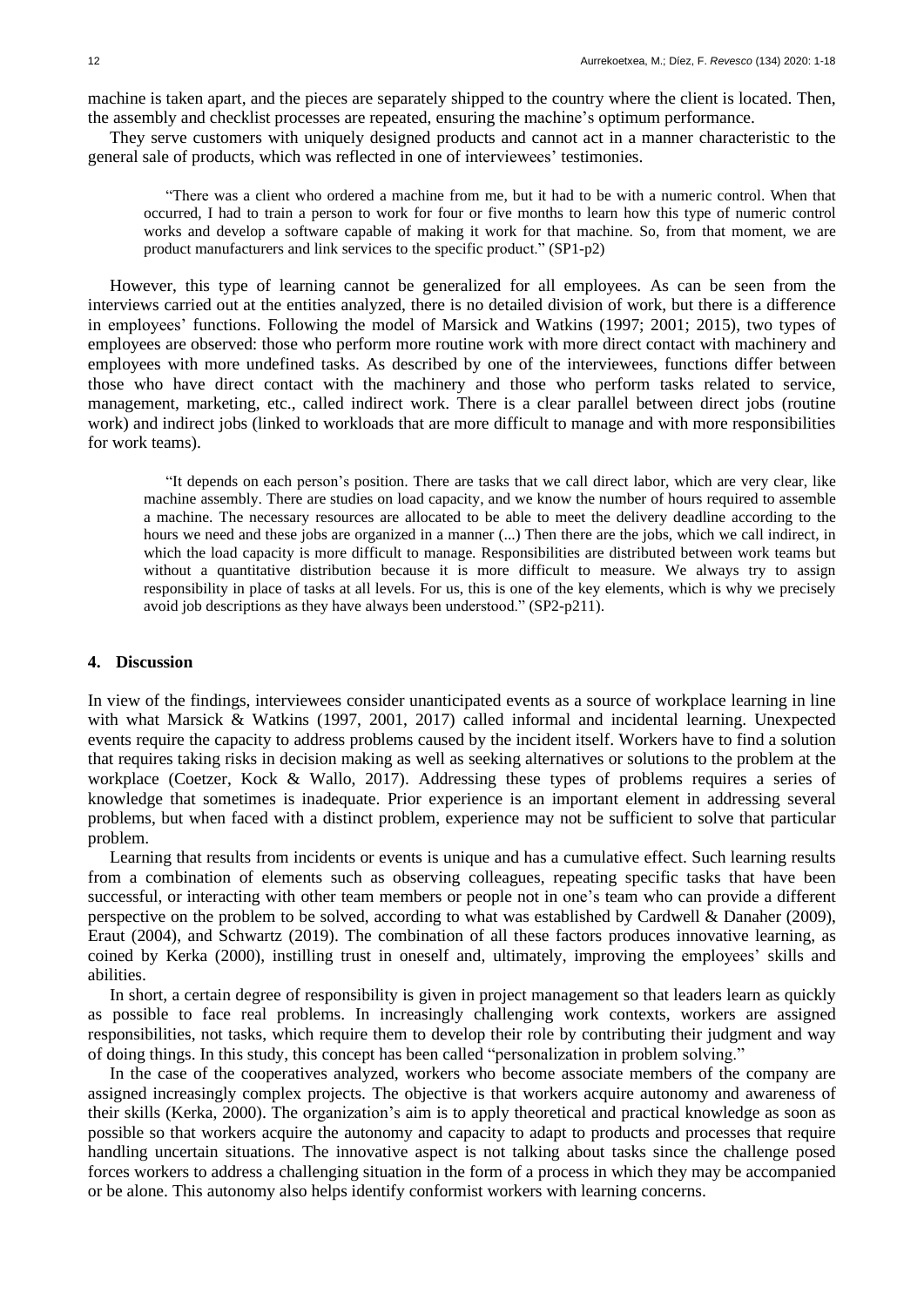For the companies analyzed, employees' technical knowledge as well as their attitude and motivation to work are essential. Organizational commitment is a decisive factor when considering an employee for an associate member position (Evans, 2017; Evans, Unwin, Hodkinson & Rainbird, 2007; Hefler & Markowitsch, 2012, 2013; Illeris, 2004), which will enable their promotion in the company. In the words of one of the technicians interviewed, "there are no limits to your professional development."

Following the discussion on the perceived facilitators in an organizational context, Schwartz (2019) established a series of facilitators or organization levers, which Ellinger and Cesh (2007) placed in an organizational context as shown in the diagram below (see Figure 1). Differentiation in employees' functions according to the tasks they perform appears among these facilitators. Routine and non-routine tasks are differentiated because in the former, a repetitive task is performed in consultation with a supervisor in problematic situations. However, with regard to the latter, the supervisor can decide to take on the responsibility from the worker. The cooperatives analyzed no longer speak of routine and non-routine tasks (Marsick, Watkins, Scully & Nicolaides, 2017) by introducing the element of responsibility and autonomy, the language used to refer to what the authors call routine and non-routine, which is identified by direct jobs (machine assembly) and indirect jobs, to refer to the responsibilities of work teams.





Source: Adapted from Matthew's Holistic Model (2003) and Ellinger & Cesh's (2007) perspective.

With respect to the organization, job rotation is a mechanism typical of the cooperative nature of organizations, which according to an interviewee's perception is an element that facilitates informal learning (Arando, Gago, Jones & Kato, 2015; Clarke, 1984). Job rotation has two functions: on the one hand, employees learn different skills and enrich their knowledge. On the other hand, the organization is able to identify workers' abilities to perform distinct tasks with different supervisors, providing the most complete picture possible of a worker.

As indicated by the findings of the analysis, the role of two workplace learning facilitators was noted. Spaan, Dekker, Van der Velden, & De Groot (2016) identified these in their research as a) the role of formal meetings and more or less informal gatherings, in which a short amount of time is spent to review a process or resolve a problem, and b) the role of supervisors who perform contrast and reflection exercises.

Formal or informal meetings constitute another source of informal learning, as verified from the analysis performed. The organization has a set of periodic meetings established with different objectives. As such, there are meetings to follow-up on processes in which the aim is to verify that they are on schedule, the phases that have been completed, project milestones, etc. The project's progress is analyzed, and benchmarks are readjusted to the client's expectations or established beforehand. Furthermore, there are other meetings, more sporadic, called "critical process" meetings. Such meetings are called when a machine fails to determine what caused the problem. They are specific meetings to address a concrete problem.

However, there is another series of informal meetings, in which other team members and/or project leaders/supervisors interact, which are valuable for the interviewees. In these meetings, the entire team's knowledge is shared, which is invaluable; however, it is difficult to find a mechanism for the "appropriation" of this knowledge by the organization.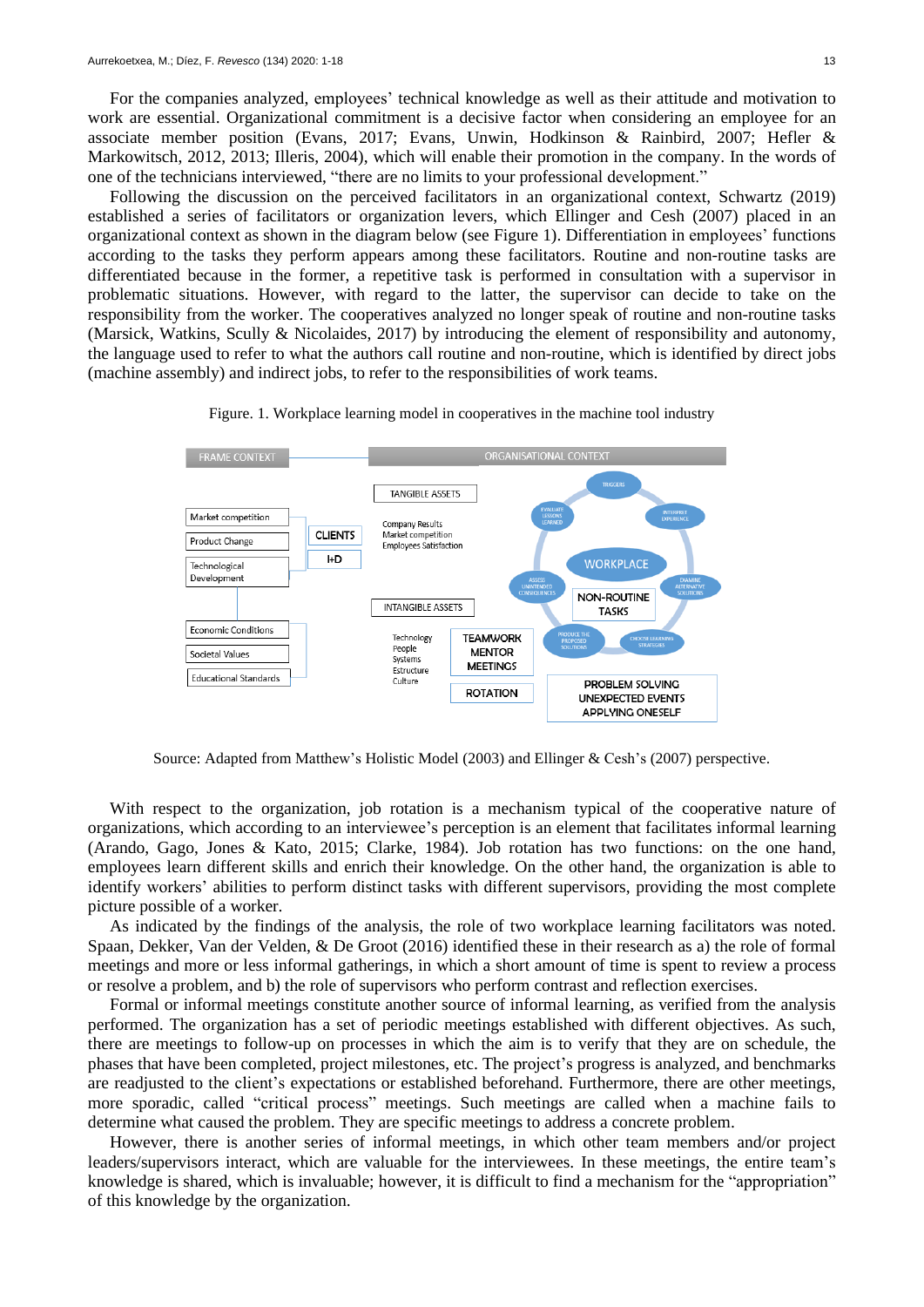Special mention should be made regarding the support provided by certain colleagues whose experience is recognized as valuable in solving day-to-day problems. This has already been recognized by Smith, Smith & Selby (2010), although in the case of the entities analyzed, this person has certain specific characteristics such as a high level of commitment and corporate culture values (Berg & Chyung, 2008). In this context, it is important to note a figure that emerges powerfully: a person who is free to realize their tasks and is recognized by their colleagues and the organization. This is a point person in the development area and is adept in providing "training" on certain job tasks. This person is entrusted with the responsibility of transmitting their knowledge through talks and preparing manuals, procedures, etc. This person shares certain similarities to a mentor, as indicated by MacLennan (2017) and Matthews (2003).

Among the findings of this study that should be highlighted is one of the contextual elements linked to the machine tool sector, specifically the "product type" of the organizations analyzed; "turnkey products" act as a stimulus for workplace learning. The common thread among the product, workplace, and employee learning is the client. Along these lines, authors such as Manutti et al. (2015) indicated that customer proximity is a stimulus or a facilitator for employees to be constantly adapting to customer requirements, with the goal of achieving maximum satisfaction and product quality.

Having to constantly adapt to client's requirements made for "ad hoc" machines results in work teams having to face a new challenge every time that a client establishes a new requirement. The workplace becomes a setting with constant challenges, which demands certain skills and abilities from the teams that go beyond theoretical knowledge. In this sense, communication skills emerge in different settings, even in unusual languages, since machine delivery and final assembly occur in the client's country of origin, to which different team members have to travel.

#### **5. Conclusions, limitations, and future lines of research**

Organizations in the machine tool sector subject to the "technology imperative" must navigate through uncertainty and provide differentiated and immediate responses from the workplace. Therefore, the elements and characteristics of the workplace learning concept are not easily defined. Despite conceptual difficulties, this study revealed numerous contextual factors for informal workplace learning from the perspective of employees.

A workplace is more than a space in which employees perform tasks, as demonstrated by the findings of this study; it entails interactions among team members, clients, and suppliers, in addition to the skills and abilities to resolve problems and uncertainties. This requires commitment, motivation, and the need to familiarize with the organization's tasks and cooperative values. The employee profile formed on the basis of the study results includes an element that has been overlooked till date, called "the personalization of problem solving" that goes beyond the subjectivity or individual characteristics of employees.

This "personalization" combines learning from mistakes, unexpected events, and each employee's own skills and abilities and has become one of the main study findings for defining the elements that stimulate workplace learning. However, the importance of other factors must also be considered to understand their role.

From the employees' perspective, with respect to the importance of organizational factors for workplace learning, the spaces in both formal and informal meetings are crucial to transfer knowledge. Albeit, there are certain important people in these meetings, such as the team leaders who are trusted for their *expertise* in the area being addressed as well as to meet the needs to respond to day-to-day problems.

However, all this would not be possible without an organization that is clearly focused on facilitating learning spaces and ensuring thorough professional and personal development of its employees. The organization itself establishes all the structures aimed at constant learning so that employees can respond to customer requirements in a highly competitive market. It has evolved from a learning organization model (Senge, 2004; Serrat, 2017) to a sophisticated organizational model that teaches and adapts to respond to the challenges it faces on a daily basis. In this manner, they are able to be competitive, providing a complete solution to the client that goes beyond the delivery of a specific product.

The limitations of this study should be noted. The main limitation is the result of its qualitative nature. The findings are clearly in line with those from other studies on workplace learning; however, these cannot be extrapolated to other companies in the machine tool sector. Simultaneously, the cooperative nature of the businesses studied makes the findings specific. This calls for extending research to other companies in the machine tool sector or high-tech sectors to contrast whether workplace learning facilitators reflect the same elements as those found in this study.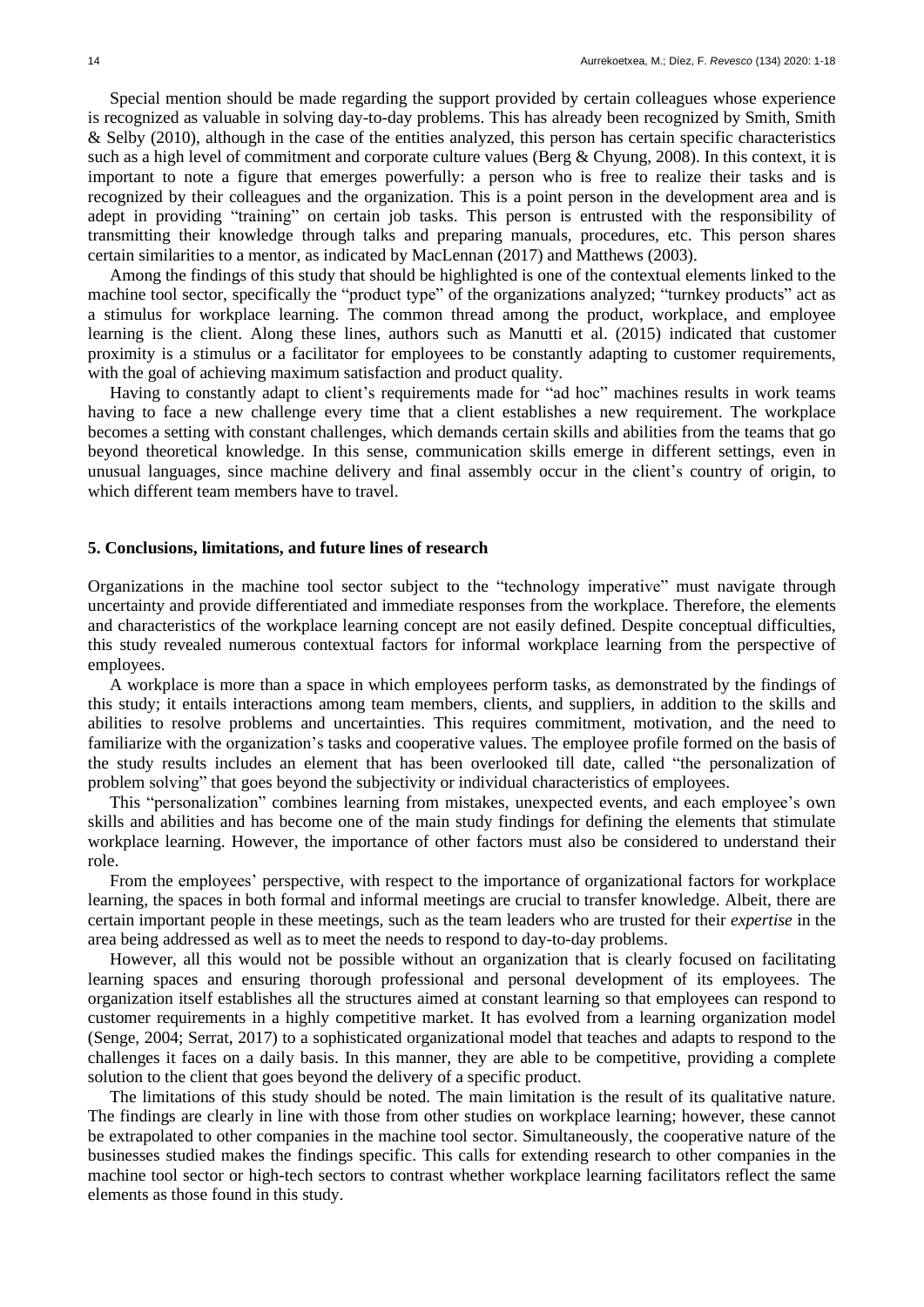Finally, it is necessary to highlight that the results of this study contribute to shed light on the scarcity of research around workplace learning in the machine-tool sector, showing that technological innovation, customer service, etc. do not become learning catalyzers if human teams do not learn, capture and transfer knowledge generated in the workplace.

### **6. References**

- AFM-Advanced Manufacturing Technologies (2017) *Economic report. Machine-Tools and Manufacturing Technologies.* Retrieved from [https://www.afm.es/gestor/recursos/uploads/archivos/sector-maquina](https://www.afm.es/gestor/recursos/uploads/archivos/sector-maquina-herramienta/INFORME%20ECON%C3%93MICO%20AFM.pdf)[herramienta/INFORME%20ECON%C3%93MICO%20AFM.pdf.](https://www.afm.es/gestor/recursos/uploads/archivos/sector-maquina-herramienta/INFORME%20ECON%C3%93MICO%20AFM.pdf)
- Appelbaum, S.H & Gallagher, J (2000) The competitive advantage of organizational learning. *Journal of Workplace Learning*, Vol. 12, N° 2, pp. 40-56. [https://doi.org/10.1108/13665620010316000.](https://doi.org/10.1108/13665620010316000)
- Arando, S.; Gago, M.; Jones, D. C. & Kato, T. (2015) Efficiency in employee-owned enterprises: An econometric case study of Mondragon. *ILR Review,* Vol. 68, Nº 2, pp. 398-425. [https://doi.org/10.1177/0019793914564966.](https://doi.org/10.1177/0019793914564966)
- Ashton, D.N & Sung, J (2002) *Supporting Workplace learning for high performance working.* Geneva: International Labour Office. ISSN:0020-7780.
- Awan, A.G & Tahir, M.T (2015) Impact of working environment on employee's productivity: A case study of Banks and Insurance Companies in Pakistan. *European Journal of Business and Management.* Vol. 7, Nº 1, pp.329-346. ISSN 2222-1905.
- Baert, H. & Govaerts, N. (2012) Learning patterns of teams at the workplace. *Journal of Workplace Learning,* Vol. 24, Nº 7/8, pp. 538-550. [https://doi.org/10.1108/1366562121126102.](https://doi.org/10.1108/1366562121126102)
- Bakaikoa, B.; Begiristain, A.; Errasti, A. & Goikoetxea, G. (2004) Redes e innovación cooperativa. *CIRIEC-España, revista de economía pública, social y cooperativa,* Nº 49, pp. 263-294. ISSN: 0213-8093
- Berg A S. & Youn S. Chyung, Y. S. (2008) Factors that influence informal learning in the workplace. *Journal of Workplace Learning*, Vol. 20, Nº 4, pp. 229-244. [https://doi.org/10.1108/13665620810871097.](https://doi.org/10.1108/13665620810871097)
- Benešová, A. & Tupa, J. (2017) Requirements for education and qualification of people in Industry 4.0. *Procedia Manufacturing,* Nº 11, pp. 2195-2202. [https://doi.org/10.1016/j.promfg.2017.07.366.](https://doi.org/10.1016/j.promfg.2017.07.366)
- Billett, S. (2002) Toward a workplace pedagogy: Guidance, participation, and engagement. *Adult education quarterly,*  Vol. 53, Nº 1, pp. 27-43. [https://doi.org/10.1177/074171302237202.](https://doi.org/10.1177/074171302237202)
- Billett, S. (2004) Workplace participatory practices: Conceptualising workplaces as learning environments. *Journal of Workplace Learning,* Vol. 16, Nº 6*,* pp. 312-324. [https://doi.org/10.1108/13665620410550295.](https://doi.org/10.1108/13665620410550295)
- Billett, S. (2011) Subjectivity, self and personal agency in learning through and for work. *The SAGE handbook of workplace learning*, pp. 60-72. [https://doi.org/10.4135/9781446200940.](https://doi.org/10.4135/9781446200940)
- Bretos, I. & Errasti, A. (2018) La transmisión de los valores y prácticas organizacionales cooperativas en las filiales extranjeras: El caso de la cooperativa multinacional Fagor Ederlan. *REVESCO. Revista de Estudios Cooperativos. Primer Cuatrimestre,* Nº 127*,* pp. 45-69[. https://doi.org/10.5209/REVE.58395.](https://doi.org/10.5209/REVE.58395)
- Brown, G. W.; Lu, J. Y. & Wolfson, R. J. (1964) Dynamic modeling of inventories subject to obsolescence. *Management Science,* Vol. 11, Nº 1, pp. 51-63. [https://doi.org/10.1287/mnsc.11.1.51.](https://doi.org/10.1287/mnsc.11.1.51)
- Boud, D. & Middleton, H (2003) Learning from others at work: communities of practice and informal learning. *Journal of Workplace Learning,* Vol. 15, Nº 5, pp.194-202. [https://doi.org/10.1108/13665620310483895.](https://doi.org/10.1108/13665620310483895)
- Center for Workforce Development (Education Development Center) (1998) *The Teaching Firm: Where Productive Work and Learning Converge: Report on Research Findings and Implications.* Center for Workforce Development, Education Development Center.
- Copani, G. (2014) Machine Tool Industry: Beyond Tradition? In *Servitization in industry,* pp. 109-130. Springer, Cham. [https://doi.org/10.1007/978-3-319-06935-7.](https://doi.org/10.1007/978-3-319-06935-7)
- Ellström, P. E. (2011) Informal learning at work: Conditions, processes and logics. *The Sage handbook of workplace learning,* pp. 105-119. [https://doi.org/10.4135/9781446200940.](https://doi.org/10.4135/9781446200940)
- Cardwell, K. & Danaher, P. A. (2009) Workplace learning: principles and practice, 81-83. Taylor & Francis Group. [https://doi.org/10.1080/01580370902742090.](https://doi.org/10.1080/01580370902742090)
- Coetzer, A.; Kock, H. & Wallo, A. (2017) Distinctive Characteristics of small businesses as Sites for Informal Learning. *Human Resource Development Review. April 21.* [https://doi.org/10.1177%2F1534484317704291.](https://doi.org/10.1177%2F1534484317704291)
- Coombs, P.H. (1980) *The World Crisis in Education: The View from the Eighties*. New York: Oxford University Press. DOI: 10.1525/aa.1986.88.4.02a00270.
- Cross, J. (2006) *Informal learning: Rediscovering the natural pathways that inspire innovation and performance*. John Wiley & Sons. ISBN: 978-0-787-98169-3.
- Cross, J. (2016) *Real Learning*. Internet Time Press.
- González-Prida, V.; Zamora, J.P. (2019) *Handbook of Research on Industrial Advancement in Scientific Knowledge*. Hershey, United States: IGI Global.
- El Economista (2019) *Ranking de Empresas del sector Fabricación de otras máquinas herramienta.* Consultado el 25 de junio de 2019. [https://ranking-empresas.eleconomista.es/sector-2849.html.](https://ranking-empresas.eleconomista.es/sector-2849.html)
- Ellinger, A.D. & Cseh, M. (2007) Contextual factors influencing the facilitation of others' learning through everyday work experiences. *Journal of Workplace Learning,* Vol. 19, Nº 7, pp. 435-452, [https://doi.org/10.1108/13665620710819384.](https://doi.org/10.1108/13665620710819384)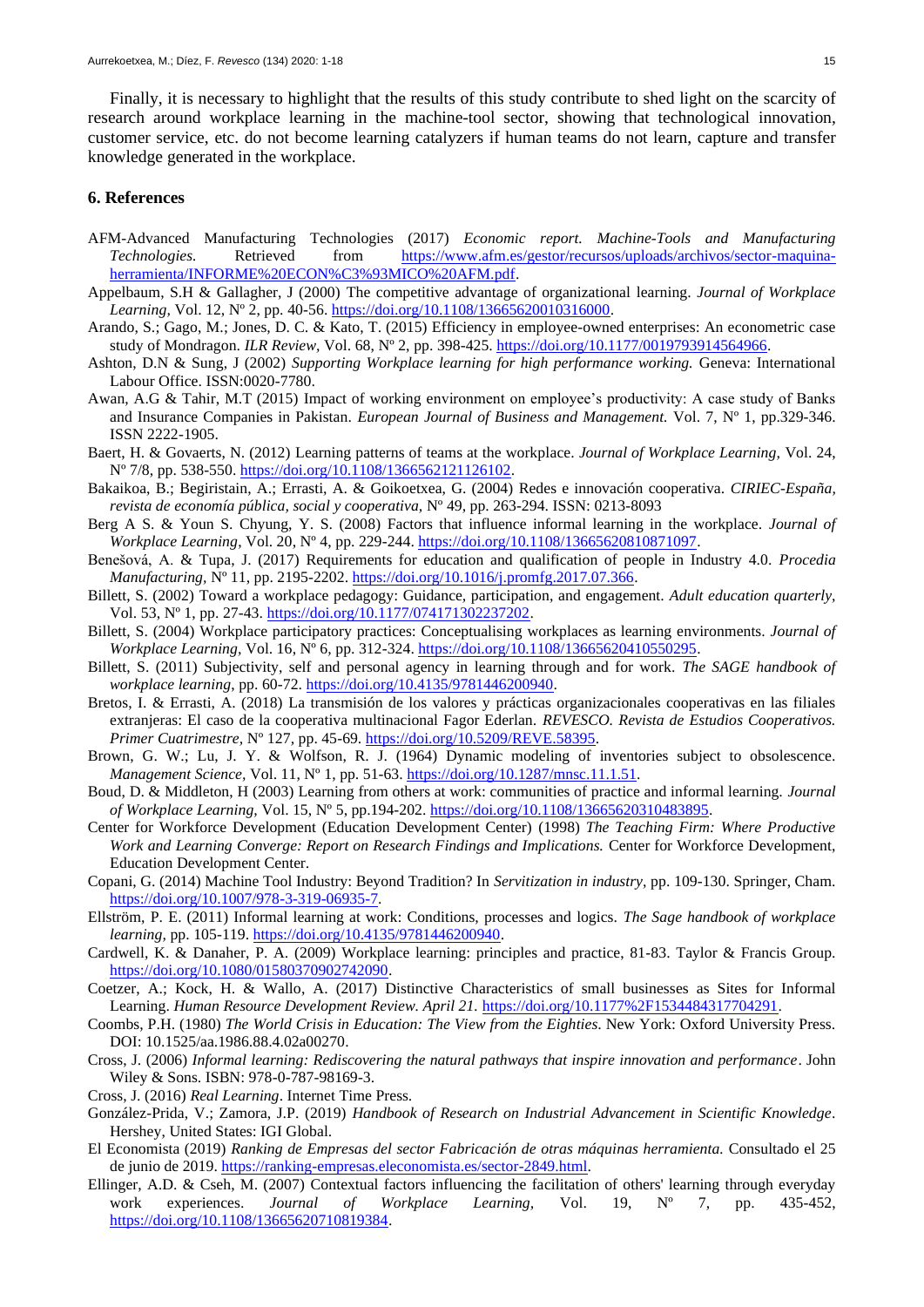- Ellström, P. E. (2001) Integrating learning and work: Problems and prospects. *Human Resource Development Quarterly,* Nº 12, pp. 421-435.
- Eraut, M. (2004) Informal learning in the workplace. *Studies in continuing education,* Vol. 26, Nº 2, pp. 247-273. [https://doi.org/10.1080/158037042000225245.](https://doi.org/10.1080/158037042000225245)
- Eraut, M. (2011) Informal learning in the workplace: evidence on the real value of work‐based learning (WBL). *Development and Learning in Organizations: An International Journal,* Vol. 25, Nº 5, pp. 8-12, [https://doi.org/10.1108/147772811111593.](https://doi.org/10.1108/147772811111593)
- Estrategia Empresarial (21 de junio de 2019) *El área industrial de Mondragon generó más de 1.700 empleos en 2018. Estrategia Empresarial*. Retrieved from
- [http://www.estrategia.net/estrategia/UltimaHora/tabid/615/ItemID/10764/Default.aspx.](http://www.estrategia.net/estrategia/UltimaHora/tabid/615/ItemID/10764/Default.aspx)
- Evans, K (2007) Concepts of bounded agency in education, work, and the personal lives of young adults. *International Journal of Psychology,* Vol. 42, Nº 2, pp. 85-93. [https://doi.org/10.1080/00207590600991237.](https://doi.org/10.1080/00207590600991237)
- Evans, K. (2017) Bounded agency in professional lives. En *M. Goller & S. Paloniemi (Eds.), Agency at work. Agentic perspective on professional learning and development,* pp. 17–36. Cham: Springer. [https://doi.org/10.1007/978-3-](https://doi.org/10.1007/978-3-319-60943-0_2) [319-60943-0\\_2.](https://doi.org/10.1007/978-3-319-60943-0_2)
- Evans, K.; Hodkinson, P.; Rainbird, H. & Hunwin, L. (2006) *Improving workplace learning.* Routledge. New York
- Evans, K.; Unwin, L.; Hodkinson, P. & Rainbird, H. (2007) *Improving workplace learning*. Routledge. [https://doi.org/10.1108/00197850710762007.](https://doi.org/10.1108/00197850710762007)
- Fenwick, T. (2003) Innovation: Examining workplace learning in new enterprises. *Journal of Workplace Learning,* Nº 15*,* pp. 123-132.
- Fenwick, T. (2008) Workplace Learning: Emerging Trends and New Perspectives. *New Directions for Adult and Continuing Education,* Nº 119, pp. 17–26. [https://doi.org/10.1002/ace.v2008:119.](https://doi.org/10.1002/ace.v2008:119)
- Flecha, R. & Ngai, P. (2014) The challenge for Mondragon: Searching for the cooperative values in times of internationalization. *Organization,* Vol. 21, Nº 5, pp. 666-682. [https://doi.org/10.1177/1350508414537625.](https://doi.org/10.1177/1350508414537625)
- Forcadell, F. J. (2005) Democracy, cooperation and business success: the case of Mondragón Corporación Cooperativa. *Journal of Business Ethics,* Vol. 56, Nº 3, pp. 255-274. [https://doi.org/10.1007/s10551-004-5094-5.](https://doi.org/10.1007/s10551-004-5094-5)
- Fuller, A. & Unwin, L. (2004) Expansive learning environments: integrating organizational and personal development. *Workplace learning in context*, pp. 126-144[. https://doi.org/10.4324/9780203571644.](https://doi.org/10.4324/9780203571644)
- Gallastegui, E. A. & Markaida, I. B. (1998) Flexibilidad laboral y generación de empleo en tiempos de crisis. El caso de Mondragón Corporación Cooperativa. *Revista Europea de Dirección y Economía de la Empresa,* Vol. 7, Nº 3*,* pp. 83-98. ISSN: 1019-6838.
- Gavilanes-Trapote, J.; Rio-Belver, R.; Carrasco, E.; Andara, A.; Maria Rio-Belver, J.; Cilleruelo Carrasco, R. & Rodriguez Andara, E. (2018) *Visualization of the digital transformation of the machine tool sector. Towards an industry 4.0. Dyna,* Vol. 93, Nº 6*.*
- Gerring, J (2007) Case study Research. Principles and practices. Cambridge University Press.
- Goller M., Paloniemi S. (2017) Agency at Work, Learning and Professional Development: An Introduction. In: *Goller M., Paloniemi S. (eds) Agency at Work. Professional and Practice-based Learning,* Vol 20*.* Springer, Cham. [https://doi.org/10.1007/978-3-319-60943-0\\_1.](https://doi.org/10.1007/978-3-319-60943-0_1)
- González de la Fe, T. & López, A. (2011) *Innovación, Conocimiento Científico y Cambio Social.* Madrid: CIS. ISBN: 9788474765533, 8474765536.
- Hardy, J. (1967) *Retrofitting Machine Tools: Converting Conventional Machine Tools to Numerical Control*. Industrial Development Division, Institute of Science and Technology, University of Michigan
- Hefler, G. & Markowitsch, J. (2012) Bridging Institutional Divides: Linking Education, careers and work in organizational space dominated employment systems. In: *Brooks, R; Fuller, A & Waters, J (Eds): Changing Spaces of Education-New perspectives on the natures of Learning.* London: Routledge, pp.160-181. [https://doi.org/10.1007/s11159-017-9611-z.](https://doi.org/10.1007/s11159-017-9611-z)
- Hefler, G. & Markowitsch, J. (2013) Seven types of formal adult education and their organisational fields. Towards a comparative framework. *Lifelong learning in Europe: national patterns and challenges.* Cheltenham: Edward Elgar, pp. 82-113. [https://doi.org/10.4337/9780857937360.00011.](https://doi.org/10.4337/9780857937360.00011)
- Hetzner, S.; Heid, H. & Gruber, H. (2015) Using workplace changes as learning opportunities: Antecedents to reflection in professional work. *Journal of Workplace learning,* Vol. 27, Nº 1, pp. 34-50. [https://doi.org/10.1108/JWL-12-](https://doi.org/10.1108/JWL-12-2013-0108) [2013-0108.](https://doi.org/10.1108/JWL-12-2013-0108)
- Holm, J.R. & Lorenz, E (2015) Has "Discretionary Learning" declining during the Lisbon Agenda? A cross-sectional and longitudinal study of work organization in European nations. *Industrial and Corporate Change,* Vol. 24, Nº 6, pp. 1179-1214. [https://doi.org/10.1093/icc/dtv005.](https://doi.org/10.1093/icc/dtv005)
- Igartua, J. I. & Errasti, A. (2007) La Innovación en una Corporación Industrial: el caso de MCC. *In XI Congreso de Ingeniería de Organización,* pp. 1127-1136.
- Illeris, K (2004) A model for learning in working life. *Journal of Workplace Learning,* Vol. 16, Nº 7/8*,* pp. 431-441. [https://doi.org/10.1108/13665620410566405.](https://doi.org/10.1108/13665620410566405)
- Illeris, K. (Ed.) (2018*) Contemporary theories of learning: learning theorists... in their own words.* Routledge. [https://doi.org/10.1080/0158037X.2011.577173.](https://doi.org/10.1080/0158037X.2011.577173)
- IZA World of Labor (2015) *The importance of informal learning at work. Deutsche Post Foundation.* Author: Andries de Grip. Retrieved from: [https://wol.iza.org/uploads/articles/162/pdfs/importance-of-informal-learning-at-work.pdf.](https://wol.iza.org/uploads/articles/162/pdfs/importance-of-informal-learning-at-work.pdf)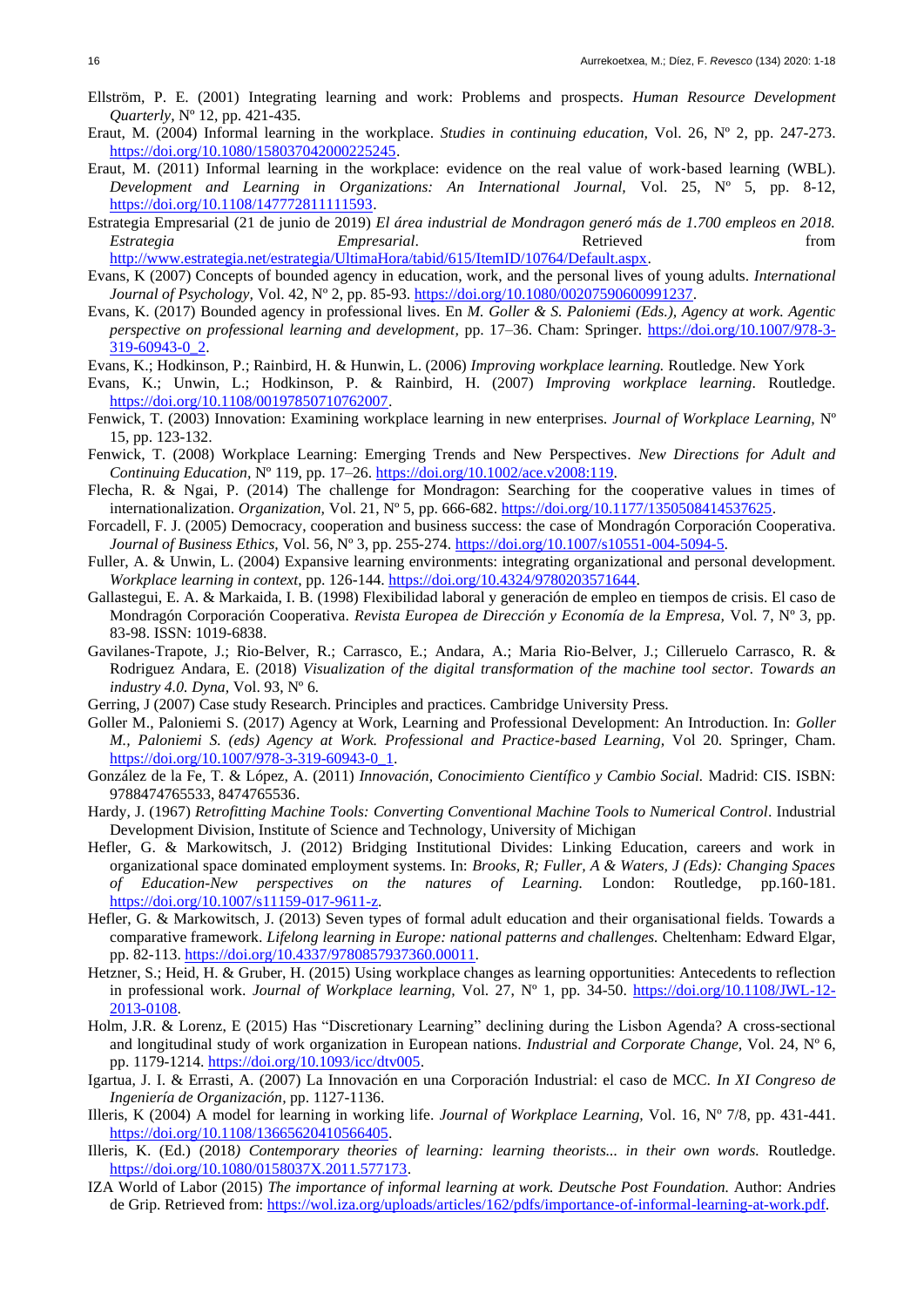- Jacobs, R. & Parks, Y. (2009) A proposed conceptual framework of workplace learning: implications for theory development and research in human resource development. *Human Resource Development Review,* Vol. 8, Nº 2, pp. 133-50. [https://doi.org/10.1177/1534484309334269.](https://doi.org/10.1177/1534484309334269)
- Kasmir, S. (1999) *El mito de Mondragón.* Nafarroa: Txalaparta.
- Kerka, S (2000) Incidental Learning. *Trends and Issues Alert.* Nº 18. [https://files.eric.ed.gov/fulltext/ED446234.pdf.](https://files.eric.ed.gov/fulltext/ED446234.pdf)
- Landabaso, M.; Mouton, B. & Miedzinski, M. (2003) Regional innovation strategies; a tool to improve social capital and institutional efficiency? Lessons from the European Regional Development Fund innovative actions. *Regional Studies Association conference -Reinventing regions in a global economy- held at Pisa, Italy, from,* Vol. 12*.*
- Le Clus, M (2011) Informal learning in the workplace: A review of the literature. *Australian Journal of Adult Learning.*  Vol. 51, Nº 2, pp. 356-376.
- Leslie, B.; Aring, M. K. & Brand, B. (1998) Informal learning: The new frontier of employee & organizational development. *Economic Development Review,* Vol. 15, Nº 4, p. 12.
- Lombardo, M. M. & Eichinger, R. W. (1996) *The Career Architect Development Planner.* Minneapolis: Lominger. p. iv.
- Lorenz, E. & Lundvall, B. Å. (Eds.) (2006) *How Europe's economies learn: coordinating competing models.* Oxford University Press.
- Lundgren, H.; Bang, A.; Justice, S. B.; Marsick, V. J.; Poell, R. F.; Yorks, L.; Clark, L. & Sung, S. (2017) Conceptualizing reflection in experience-based workplace learning. *Human Resource Development International,*  Vol. 20, Nº 4, pp. 305-326. [https://doi.org/10.1080/13678868.2017.1308717.](https://doi.org/10.1080/13678868.2017.1308717)
- Malcolm, J.; Hodkinson, P. & Colley, H. (2003) The interrelationships between informal and formal learning. *Journal of workplace learning,* Vol. 15, Nº 7/8, pp. 313-318. [https://doi.org/10.1108/13665620310504783.](https://doi.org/10.1108/13665620310504783)
- Manuti, A.; Pastore, S.; Scardigno, A. F.; Giancaspro, M. L. & Morciano, D. (2015) Formal and informal learning in the workplace: a research review. *International journal of training and development,* Vol. 19, Nº 1, pp. 1-17. [https://doi.org/10.1111/ijtd.12044.](https://doi.org/10.1111/ijtd.12044)
- Marsick, V. J. & Watkins, K. E. (1997) Lessons from informal and incidental learning. *Management learning: Integrating perspectives in theory and practice*, pp. 295-311.
- Marsick, V. J. & Watkins, K. E. (2001) Informal and incidental learning. *New directions for adult and continuing education,* Nº 89, pp. 25-34.
- Marsick, V. J. & Watkins, K. (2015) *Informal and Incidental Learning in the Workplace* (Routledge Revivals). London: Routledge, [https://doi.org/10.4324/9781315715926.](https://doi.org/10.4324/9781315715926)
- Marsick, V. J.; Watkins, K. E.; Scully-Russ, E. & Nicolaides, A. (2017) Rethinking informal and incidental learning in terms of complexity and the social context. *Journal of Adult Learning, Knowledge and Innovation,* Vol. 1, Nº 1, pp. 27-34. [https://doi.org/10.1002/ace.20285.](https://doi.org/10.1002/ace.20285)
- Martínez, A. (2009) Innovación y Cooperativas. *Boletín de la Asociación Internacional de Derecho Cooperativo,* Nº 43, pp. 135-157. ISSN: 1134 - 993X. [https://es.scribd.com/document/379368822/Dialnet-](https://es.scribd.com/document/379368822/Dialnet-InnovacionYCooperativasUniversidadDeDeusto-3074494)[InnovacionYCooperativasUniversidadDeDeusto-3074494.](https://es.scribd.com/document/379368822/Dialnet-InnovacionYCooperativasUniversidadDeDeusto-3074494)
- Matthews, P (1999) Workplace learning: developing a holistic model. *The Learning Organization,* Vol. 6, Nº 1, pp. 18- 29. [https://doi.org/10.1108/09696479910255684.](https://doi.org/10.1108/09696479910255684)
- Matthews, P (2003) Workplace learning and learning theory. *Journal of Workplace Learning,* Vol. 15, Nº 4, pp. 167- 178. [https://doi.org/10.1108/13665620310474615.](https://doi.org/10.1108/13665620310474615)
- MacLennan, N. (2017) *Coaching and mentoring*. Routledge.
- Mc Ferrin,K.M. (1999) Incidental Learning in a Higher Education Asynchronous Online Distance Education Course" In *SITE 99: Society for Information Technology & Teacher Education International Conference Proceedings*, edited by J.D Price et al Charlottesville, Va: Association for the Advancement of Commputing in Education, 1999 (ED 432 288).
- Mutia, P. M. & Sikalieh, D. (2014) Work Environment and its Influence on Productivity Levels among Extension Officers in the Ministry of Agriculture in Kenya*. International Journal of Innovation Education and Research,* Vol. 2, Nº 12, pp. 82-93. [https://doi.org/10.31686.](https://doi.org/10.31686)
- Nonaka, I. & Takeuchi, H. (1995) *The Knowledge-Creating Company: How Japanese Companies Create the Dynamics of Innovation*. USA: Harvard Business Review Classics Series.
- Novkovic, S. & Sena, V. (Eds.) (2007) *Cooperative Firms in Global Markets*. Emerald Group Publishing Limited.
- Ormaetxea, J.M. (2003) *Didáctica de una experiencia empresarial. El cooperativismo de Mondragón.* Gipuzkoa: JM Ormaetxea ed.
- Paloniemi, S. & Goller, M. (2017) The multifaceted nature of agency and professional learning. En *M. Goller & S. Paloniemi (Eds.), Agency at work: An agentic perspective on professional learning and development,* pp. 465-478. Springer, Cham. [https://doi.org/10.1007/978-3-319-60943-0\\_23.](https://doi.org/10.1007/978-3-319-60943-0_23)
- Roure-Niubó, J. & Boudjaoui, M. (2016) Estrategias de profesionalización para la implementación de la formación en alternancia en educación superior en España: El caso del Instituto Máquina Herramienta (IMH) de Elgoibar (País Vasco*). Educar,* Vol. 52, Nº 2, pp. 315-336. [https://doi.org/10.5565/rev/educar.748.](https://doi.org/10.5565/rev/educar.748)
- Schwartz, G.J. (2019) An Examination of Key Factors that Influence Employee Learning in the workplace In *Vanessa Hammler Kenon & Sunay Vasant Palsole, The Wiley Handbook of Global Workplace Learning. John Wiley and Sons*. Online ISBN: 9781119227793.